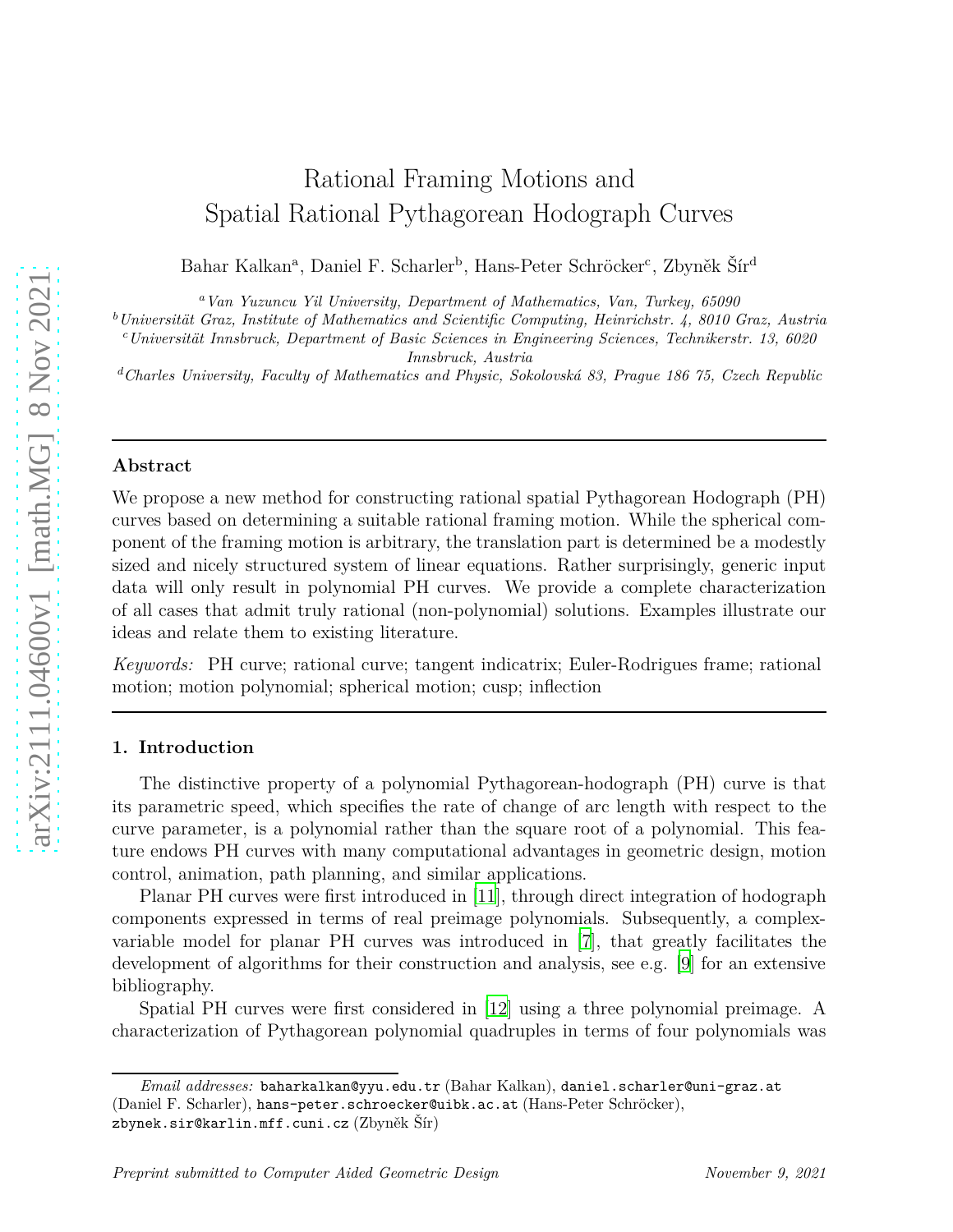presented, in a different context, in [\[6\]](#page-17-4). Subsequently, two algebraic models for spatial PH curves were based on this characterization: The quaternion and Hopf map representations, as proposed in [\[5\]](#page-17-5). These forms are rotation invariant [\[8\]](#page-17-6) and serve as the foundation for many practical constructions of spatial PH curves and associated frames [\[9](#page-17-2), [14](#page-17-7)].

The extension from polynomial to rational PH curves is non-trivial, since a rational hodograph does not always yield a rational curve upon integration. To circumvent this difficulty, a different approach was adopted in [\[17](#page-18-0), [26\]](#page-18-1) based on the dual (line) representation of planar curves. Specifically, plane curves are viewed as the envelopes of one-parameter families of tangent lines, rather than point loci. By assigning rational functions to describe the orientation of these tangents and their distance from the origin, one can construct rational PH curves in a geometrically intuitive manner [\[27](#page-18-2)]. A comparison of polynomial and rational planar PH curves can be found in [\[10](#page-17-8)].

The generalization of rational PH curves from the planar case to the spatial case is also non-trivial, since the dual line representation cannot be simply carried over: In the plane, points and lines are dual elements, but in space the duality is between points and planes, while lines are self-dual elements. This problem was solved in [\[15\]](#page-17-9) and a construction in two steps was given. In the first step a rational tangent indicatrix of the curve is constructed via stereographic projection. In the second step the osculating planes are obtained with one degree of freedom depending rationally on the parameter. Exploiting the property that every spatial curve has an associated tangent developable surface, the PH curve is determined from its tangent developable as the singular locus, or edge of regression. In [\[16,](#page-17-10) [21\]](#page-18-3) the first step was modified and the tangent indicatrix was described by a quaternion valued polynomial. In this way a comparatively simpler formula was provided (c.f. Equation [\(4\)](#page-4-0) below). While this formula is quite elegant and provides a full description of all rational PH curves, it is difficult to have an insight in the possible (and frequent) cancellations between the numerator and denominator.

In [\[15\]](#page-17-9) the theory of rational PH curves was also connected to the theory of polynomial ones, in particular concerning the construction of rotation minimizing frames. Other results on rational spatial PH curves include [\[1](#page-16-0)] where spherical rational curves with rational rotation minimizing frame are constructed by applying Möbius transformations in  $\mathbb{R}^3$  to piecewise planar PH cubics. In the series of papers [\[21](#page-18-3)[–23\]](#page-18-4) the authors exploit the dual representation to interpolate with rational spatial PH curves of low class. In [\[13](#page-17-11)] a special form of the rational hodograph is used to construct planar rational PH curves with rational arc-length function. A generalization of this idea to the spatial curves is also suggested and shown on one example.

Our novel approach to rational PH curve starts with the observation that their rational tangent indicatrix gives rise to a rational spherical motion. When composed with the translation along the curve, it is a framing motion of the curve. The spherical component has been called Euler-Rodrigues motion or, equivalently referring to the images of a suitable orthogonal tripod, Euler-Rodrigues frame [\[4](#page-17-12), [21\]](#page-18-3).

Writing the framing motion of the yet undetermined rational PH curve in the dual quaternion model of space kinematics, c.f. [\[19](#page-18-5)] or [\[28](#page-18-6), Chapter 11], separating spherical and translational motion component, and selecting appropriate parameters (the spherical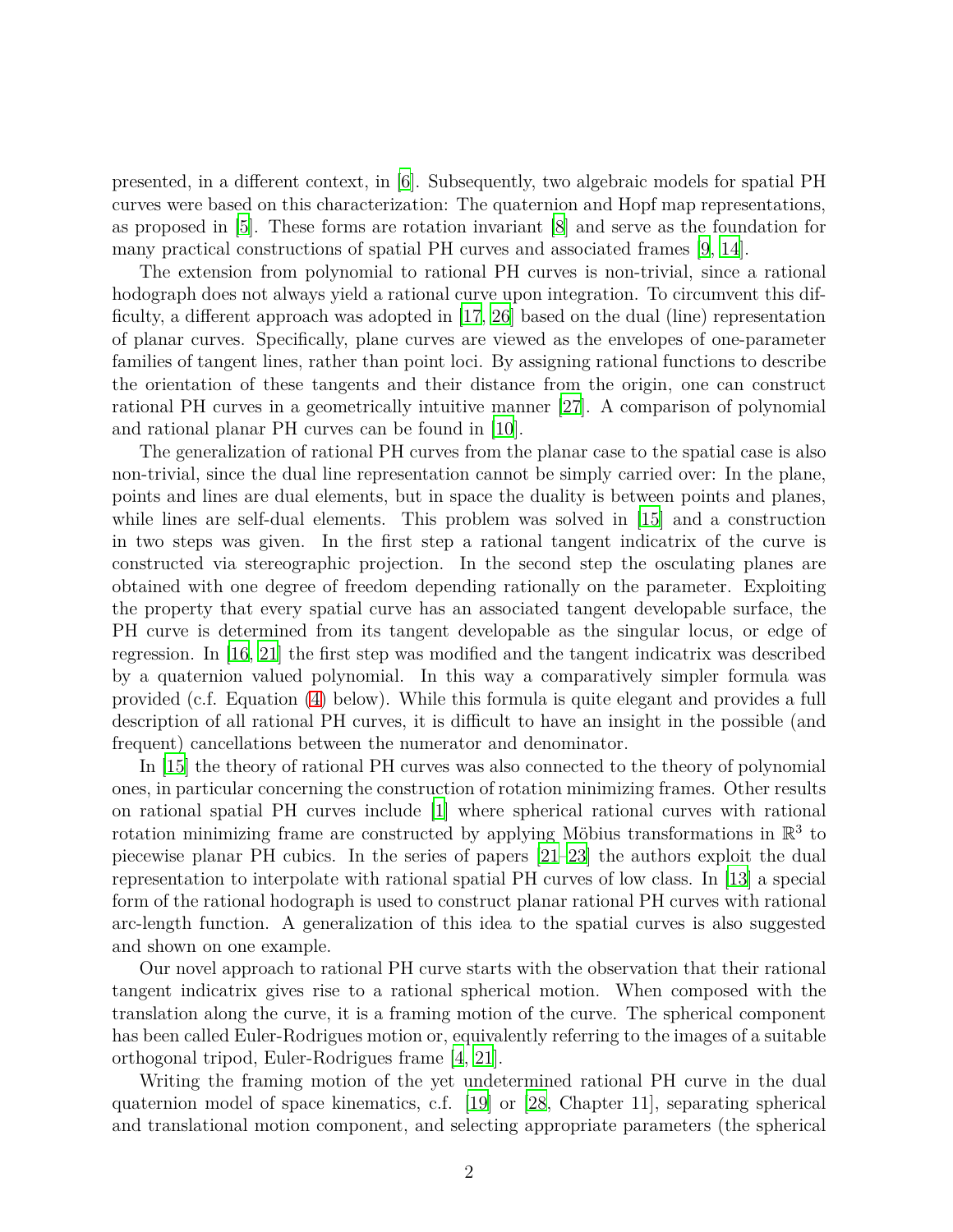motion component, represented by a quaternion polynomial  $A \in \mathbb{H}[t]$  and the PH curve's denominator polynomial  $\alpha$ ) the PH conditions can be expressed by a system of linear equations.

By design, this approach will produce all rational PH curves of a certain maximal degree. In particular, it comprises the usual construction of polynomial PH curves from *A* via integration. Rather surprisingly, for a generic choice of *A* and *α* only polynomial solutions can be obtained. A detailed analysis of the system of linear equations yields a complete characterize of those cases that admit truly rational (non-polynomial) solutions (Theorem [4.6\)](#page-11-0) in terms of the coefficients of the Taylor polynomial of the non-normalized tangent indicatrix at a zero of  $\alpha$  and the multiplicity  $n$  of this zero.

Our approach not only provides a straightforward and direct method to compute rational PH curves and also polynomial PH curves from the same data. It also sheds new light on rational PH curves and on their relation to polynomial PH curves. Via *A* and *α*, essential properties of the resulting family of rational PH curves can be controlled. This and the vector space structure of the solution family is assumed to be beneficial for many applications.

We continue this article by providing some background on the construction of rational and polynomial PH curves and on the dual quaternion model of space kinematics in Section [2.](#page-2-0) In Section [3](#page-5-0) we describe in detail how to compute rational PH curves from the spherical component of a rational framing motion and establish some basic properties of the construction. Existence of non-polynomial PH curves to given input data is discussed in detail in Section [4.](#page-7-0) In Section [5](#page-13-0) we demonstrate how to compute some new and some known examples of rational PH curves and we relate computation methods from literature to our approach.

# <span id="page-2-0"></span>**2. Preliminaries**

In this section we recall basic definitions and known results about PH curves, quaternions, dual quaternions and their relation to space kinematics. Let us start with the definition of PH curves. We suggest the analogous wording for both polynomial and rational cases postponing the necessary differences to remarks below.

<span id="page-2-2"></span>**Definition 2.1.** A polynomial (rational) parametric curve  $\mathbf{r}(t) = (r_1(t), r_2(t), r_3(t))$  is called *Pythagorean hodograph (PH)* if it has a polynomial (rational) speed. More precisely if there exists a polynomial (rational) function  $\sigma(t)$  so that

<span id="page-2-1"></span>
$$
r_1'(t)^2 + r_2'(t)^2 + r_3'(t)^2 = \sigma(t)^2.
$$
\n(1)

Note that there is an important difference between the polynomial and the rational case. Unlike the polynomial PH curves, the rational PH curves typically do not possess a rational arc-length function. Indeed, the primitive function of the speed  $\int \sigma(t) dt$  is rational only in special cases [\[13\]](#page-17-11). This might be one of the reasons why in the plane rational PH curves are often defined as the curves having rational offsets [\[26\]](#page-18-1). We will suggest later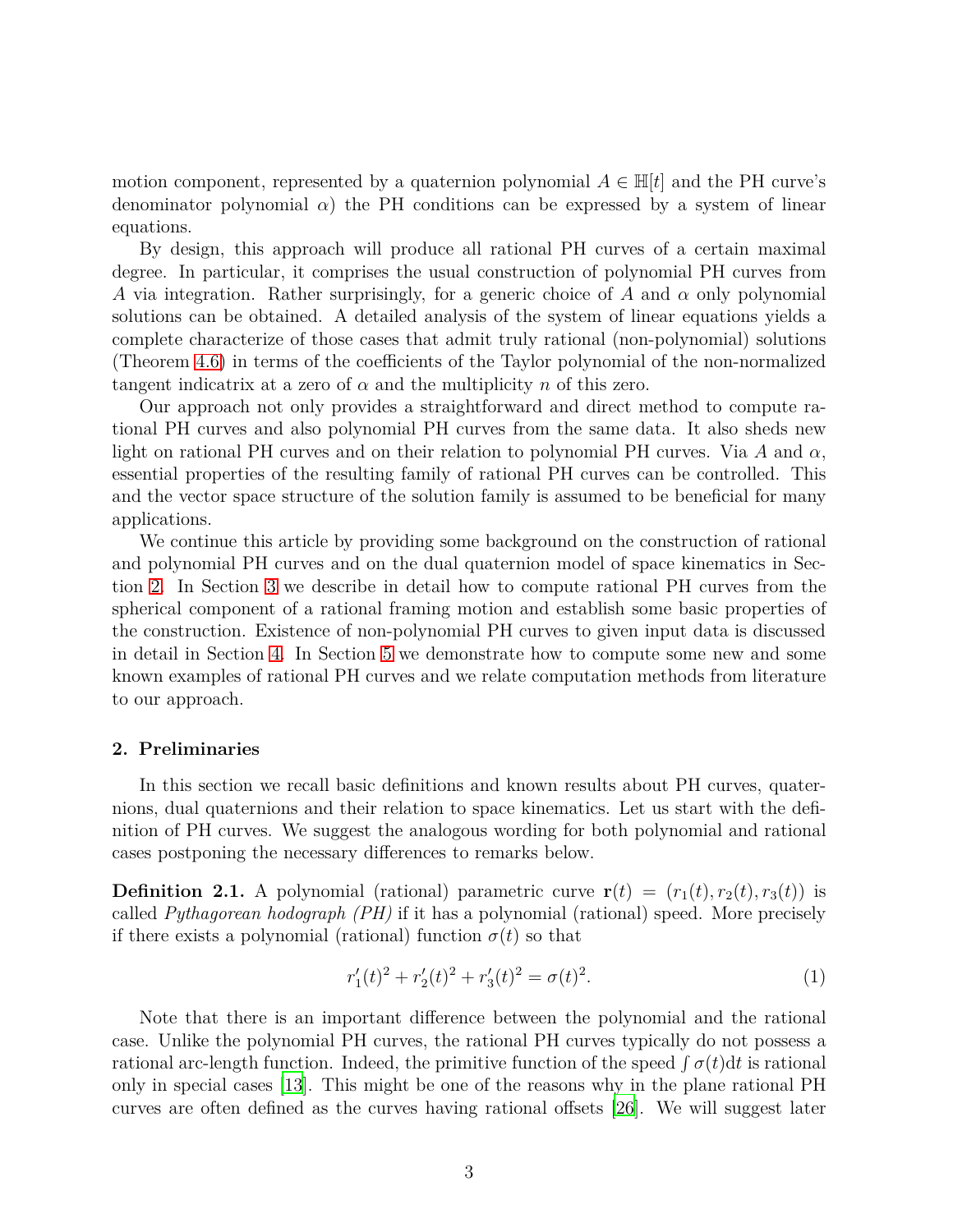that for space curves the analogous geometric property might be the existence of a related framing motion.

Let us also stress that the property to be PH may depend on the parameterization. As a well known example consider the parabola  $\mathbf{r}(s) = (s, s^2)$  which is not PH while its rational reparameterization  $\mathbf{r}(t) = (\frac{t}{1-t^2}, \frac{t^2}{(1-t)})$  $\frac{t^2}{(1-t^2)^2}$ ) is PH with speed function  $\sigma(t) = \frac{(1+t^2)^2}{(1-t^2)^3}$  $\frac{(1+t^2)^2}{(1-t^2)^3}$ . Therefore we consider the PH property as an aspect of the particular parameterization rather than of the geometric object. For this reason we will not use non-linear reparameterizations.

Equation [\(1\)](#page-2-1) implies existence of the unit vector field

$$
\mathbf{T}(t)=\left(\frac{r'_1(t)}{\sigma(t)},\frac{r'_2(t)}{\sigma(t)},\frac{r'_3(t)}{\sigma(t)}\right)
$$

tangent to the curve.  $\mathbf{T}(t)$  is defined for all  $t \in \mathbb{R}$ , possibly with exception of finitely many values. It can be seen as a rational spherical curve called *tangent indicatrix*. In fact, existence of a *rational* tangent indicatrix is equivalent to the PH condition for rational curves.

Next, we introduce the algebra of dual quaternions and the concept of representing motions via certain dual quaternion polynomials, c.f. [\[19](#page-18-5)] or [\[28](#page-18-6), Chapter 11]. The skew field of quaternions  $\mathbb H$  is the associative real algebra generated by the four basis elements 1, **i**, **j**, **k** together with the multiplication derived from the generating relations

$$
\mathbf{i}^2 = \mathbf{j}^2 = \mathbf{k}^2 = \mathbf{ijk} = -1.
$$

*Conjugation* of a quaternion  $q = q_0 + q_1 \mathbf{i} + q_2 \mathbf{j} + q_3 \mathbf{k} \in \mathbb{H}$  is defined by changing signs of the coefficients at the complex units, i.e.  $q^* = q_0 - q_1 \mathbf{i} - q_2 \mathbf{j} - q_3 \mathbf{k}$ , and the norm of *q* is given by  $qq^* = q_0^2 + q_1^2 + q_2^2 + q_3^2 \in \mathbb{R}$ . The algebra DH of dual quaternions is obtained by adjoining an element  $\varepsilon$  which commutes with quaternions and has the property  $\varepsilon^2 = 0$ . A dual quaternion can be written as  $h = p + \varepsilon d$  where *primal part p* and *dual part d* are quaternions. The dual quaternion conjugate of *h* is defined as  $h^* = p^* + \varepsilon d^*$  and its norm is  $hh^* = pp^* + \varepsilon (pd^* + dp^*)$ . Note that the norm is a dual number in general and a real number if the *Study condition*  $pd^* + dp^* = 0$  is fulfilled. The multiplicative inverse of h is given by  $h^{-1} = h^*/(pp^*)$ . It is well-defined unless  $p = 0$ .

Denote by  $\mathbb{D} \mathbb{H}^{\times}$  the group of invertible dual quaternions  $h = p + \varepsilon d$  that satisfy the *Study condition*  $pd^* + dp^* = 0$ . The factor group  $\mathbb{D}H^{\times}/\mathbb{R}^{\times}$  of  $\mathbb{D}H^{\times}$  modulo the real multiplicative group  $\mathbb{R}^{\times}$  is isomorphic to the group SE(3) of rigid body displacements. The dual quaternion  $h = p + \varepsilon d \in \mathbb{D} \mathbb{H}^{\times}$  acts on the point with Cartesian coordinates  $(x_1, x_2, x_3)$ , embedded into DH as  $x = 1 + \varepsilon (x_1 \mathbf{i} + x_2 \mathbf{j} + x_3 \mathbf{k})$ , via

<span id="page-3-0"></span>
$$
x \mapsto \frac{(p - \varepsilon d)x(p^* + \varepsilon d^*)}{pp^*}.
$$
\n(2)

Equation [\(2\)](#page-3-0) describes a single rigid-body displacement in dual quaternions. In order to obtain a motion, primal part *p* and dual part *d* (and hence also  $h = p + \varepsilon d$ ) should depend on a real motion parameter *t*. Since we are interested in rational motions, we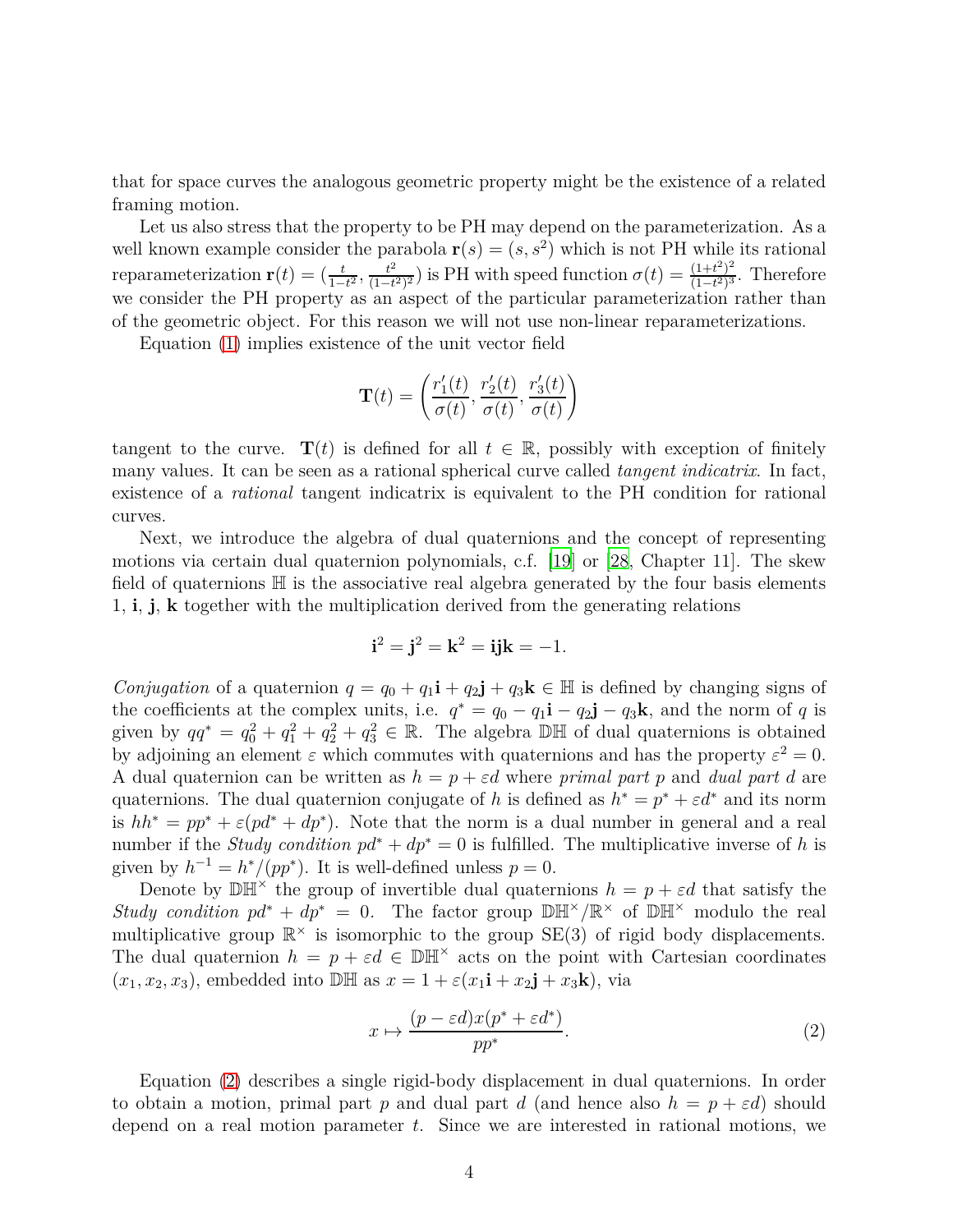replace *h* by a *dual quaternion polynomial*  $C(t) = A(t) + \varepsilon B(t) \in \mathbb{D}[\![t]\!]$  in the real variable *t* that satisfies the polynomial Study condition  $A(t)B^*(t) + B(t)A^*(t) = 0$  and  $A(t) \neq 0$ . Polynomials of this type are called *motion polynomials* [\[18\]](#page-18-7). Clearly, the trajectory

$$
\frac{(A(t) - \varepsilon B(t))x(A^*(t) + \varepsilon B^*(t))}{A(t)A^*(t)}
$$

of point *x* is a rational curve and it is well-known that all *rational motions* (that is, motions where all trajectories are rational curves) can be generated in that way [\[20](#page-18-8)].

The action [\(2\)](#page-3-0) of dual quaternions (and also the action of motion polynomials) on points can be extended to vectors. Their images depend only on the spherical component  $A(t)$ of the motion  $C(t) = A(t) + \varepsilon B(t)$ . Embedding the vector  $x = (x_1, x_2, x_3)$  into DH as the *vectorial* quaternion  $x = x_1 \mathbf{i} + x_2 \mathbf{j} + x_3 \mathbf{k}$ , the image of *x* is given by  $A(t)xA^*(t)/(A(t)A^*(t))$ .

Quaternion polynomials have been proven to be very useful in order to systematically construct polynomial PH curves. All polynomial PH curves can be obtained by taking an arbitrary quaternion valued polynomial  $A(t)$  and a real polynomial  $\lambda(t)$  and defining

<span id="page-4-1"></span>
$$
\mathbf{r}(t) = \int \lambda(t)A(t)\mathbf{i}A^*(t) \, \mathrm{d}t,\tag{3}
$$

[\[9](#page-17-2)]. In principle all rational PH curves can be obtained in the same way by allowing *λ*(*t*) to be rational [\[13](#page-17-11), [15](#page-17-9), [16\]](#page-17-10). The integral [\(3\)](#page-4-1) however does not need to produce a rational curve and only a (linear) subset of rational functions  $\lambda(t)$  may be used. A complete characterization of this subset seems to be a very difficult problem. Note, however, that the linear occurrence of  $\lambda(t)$  in [\(3\)](#page-4-1) indicates that, given two rational PH curves  $\tilde{\mathbf{r}}(t)$  and  $\hat{\mathbf{r}}(t)$  with the same indicatrix  $\mathbf{T}(t)$ , their sum  $\mathbf{r}(t) = \tilde{\mathbf{r}}(t) + \hat{\mathbf{r}}(t)$  has the same indicatrix and is therefore PH as well. Also for any constant real  $c \in \mathbb{R}$  and any constant vector  $\mathbf{d} \in \mathbb{R}^3$ the scaled and translated curve  $c\mathbf{r}(t) + \mathbf{d}$  has the same indicatrix.

An explicit construction of a general rational PH curve bypassing the integration issue was given in [\[15](#page-17-9), [16,](#page-17-10) [21\]](#page-18-3). Consider any quaternion valued polynomial  $A(t)$  and define the vector fields  $\mathbf{v}(t) = A(t)\mathbf{i}A^*(t)$  and  $\mathbf{u}(t) = \mathbf{v}(t) \times \mathbf{v}'(t)$ . While  $\mathbf{v}(t)$  points in the tangent direction of the curve (it is a multiple of  $T(t)$ ) the field  $u(t)$  is perpendicular to the osculation plane (it is a multiple of the binormal vector). Then the osculation plane will have the implicit equation  $\mathbf{u}(t) \cdot (x_1, x_2, x_3) = f(t)$  where  $f(t)$  is an arbitrary rational function. The curve parameterization in terms of  $u(t)$  and  $f(t)$  has the form

<span id="page-4-0"></span>
$$
\mathbf{r}(t) = \frac{f(t)\,\mathbf{u}'(t) \times \mathbf{u}''(t) + f'(t)\,\mathbf{u}''(t) \times \mathbf{u}(t) + f''(t)\,\mathbf{u}(t) \times \mathbf{u}'(t)}{\det[\,\mathbf{u}(t),\mathbf{u}'(t),\mathbf{u}''(t)\,]}. \tag{4}
$$

Note that for a fixed  $A(t)$  the correspondence between  $f(t)$  and  $\mathbf{r}(t)$  is linear. While this formula is quite elegant and provides a full description of all the rational PH curves, it is difficult to have an insight in the possible cancellations between the numerator and denominator. This is due to the fact that the final denominator of  $\mathbf{r}(t)$  comes both from  $\det[\mathbf{u}(t), \mathbf{u}'(t), \mathbf{u}''(t)]$  and from the denominator of  $f(t)$  and its derivatives. In particular it is difficult to understand for which  $f(t)$  polynomial PH curves occur (as subset of the rational cases).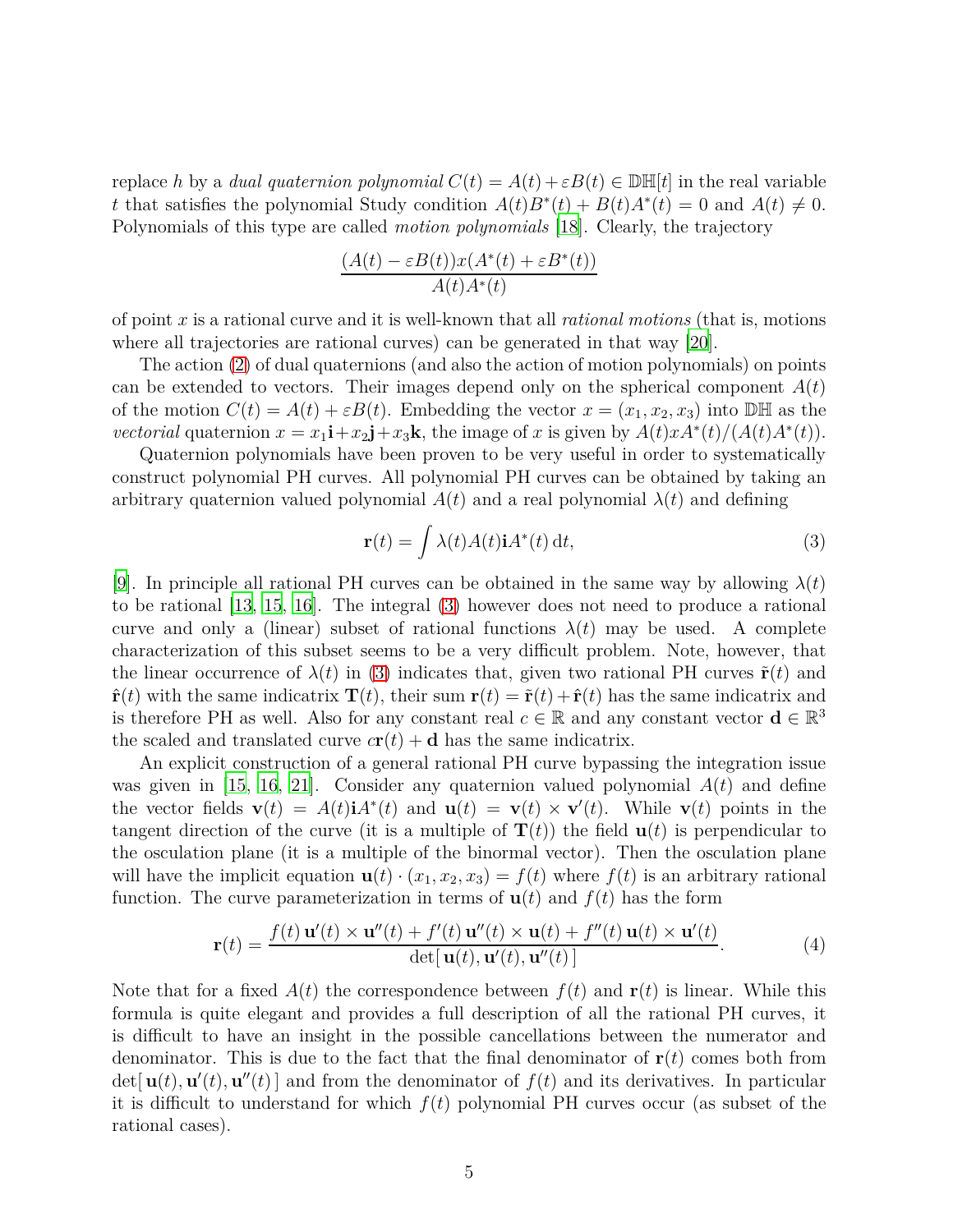#### <span id="page-5-0"></span>**3. Rational PH Curves and Framing Motions**

We are going to study PH curves as trajectories of rational framing motions and we will use the formalism of dual quaternions introduced in the previous section for that purpose. For simplicity of notation we will usually omit the indeterminate *t* from now on, e.g. we write  $\mathbf{r} = \mathbf{r}(t)$  or  $A = A(t)$ .

**Lemma 3.1.** *Given a rational parametric curve*

$$
\mathbf{r} = \frac{1}{\alpha}(r_1, r_2, r_3), \quad \alpha, r_1, r_2, r_3 \in \mathbb{R}[t],
$$

*any rational motion such that the trajectory of the origin equals* **r** *is of the shape*

<span id="page-5-1"></span>
$$
C = (\alpha + \varepsilon B)A \tag{5}
$$

*where*  $A \in \mathbb{H}[t] \setminus \{0\}$  *is arbitrary and*  $B \in \mathbb{H}[t]$  *is of the shape*  $B = -\frac{1}{2}$  $\frac{1}{2}(r_1\mathbf{i} + r_2\mathbf{j} + r_3\mathbf{k}).$ 

*Proof.* The translation along **r** is given by the motion polynomial  $\alpha + \varepsilon B$  where *B* is defined as in the Lemma's statement. Because *A* fixes the origin, the motion polynomial *C* as defined above indeed moves the origin along  $\mathbf{r} = -2a^{-1}\overline{B}$ .

Conversely, consider a motion polynomial  $C = P + \varepsilon D \in \mathbb{D}[\![t]\!]$  and assume that  $\mathbf{r} = \alpha^{-1}(r_1, r_2, r_3)$  is the trajectory of the origin. The trajectory of the origin under the motion *C* is  $(PD^* - DP^*)/(PP^*)$  which, by the Study condition  $PD^* + DP^* = 0$ , equals  $-2DP^{*}/(PP^{*})$ . From this we infer that *α* divides  $PP^{*}$ , i.e.,  $PP^{*} = \lambda \alpha$  with  $\lambda \in \mathbb{R}[t]$ , whence  $\lambda B = DP^*$ . Defining  $A := P$  we have

$$
(\alpha + \varepsilon B)A = \alpha P + \varepsilon BP = \alpha P + \varepsilon \frac{1}{\lambda}D\underbrace{P^*P}_{=\lambda\alpha} = \alpha(P + \varepsilon D) = \alpha C
$$

so that the two motion polynomials *C* and  $(a + \varepsilon B)A$  are indeed equal up to a real polynomial factor and therefore represent the same motion.  $\Box$ 

Note that we can assume that *A* is reduced, that is, it does not have a real polynomial factor of positive degree. If common real factors of *α* and *BA* appear, they can be divided off from *C* in order to obtain a motion polynomial of lower degree which looks different from [\(5\)](#page-5-1). Nonetheless, [\(5\)](#page-5-1) is the general way of writing rational motions to draw the parametric rational curve **r** as trajectory of the origin. We will use precisely this form to describe all the rational PH curves.

<span id="page-5-2"></span>**Lemma 3.2.** *The polynomial*  $C = (\alpha + \varepsilon B)A$  *with*  $\alpha \in \mathbb{R}[t]$  *and*  $A, B \in \mathbb{H}[t]$  *satisfies the Study condition if and only if B is vectorial.*

*Proof.* The Study condition boils down to  $0 = \alpha A (BA)^* + BA(\alpha A)^* = \alpha AA^*(B + B^*)$ . This implies  $B + B^* = 0$ , that is *B* is vectorial.  $\Box$ 

**Definition 3.3.** A motion polynomial  $C = (\alpha + \varepsilon B)A$  (or the corresponding rational motion) is called *framing* if the image *A***i***A*<sup>∗</sup> of the vector **i** is tangent to the trajectory **r** of the origin.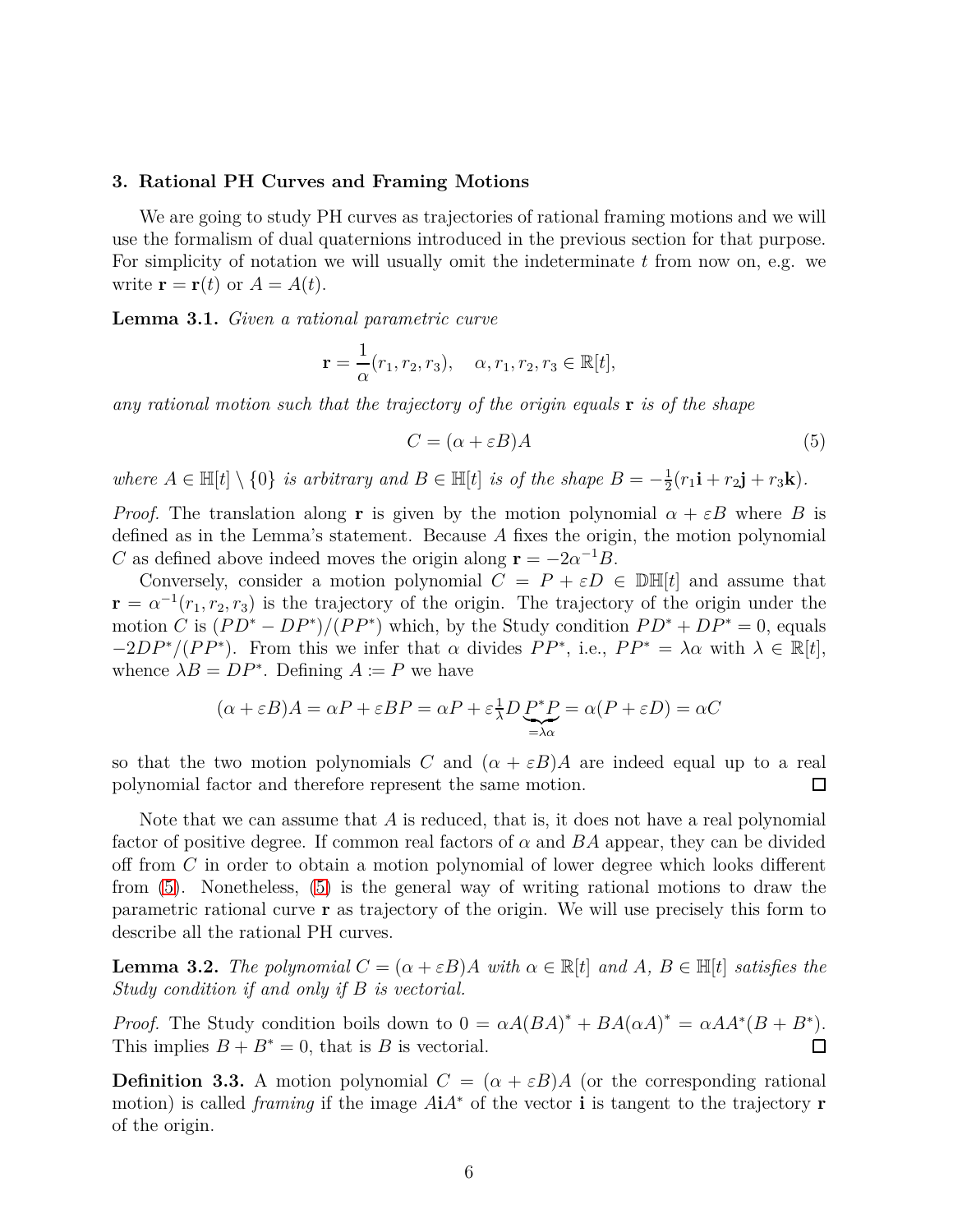Before we elucidate the relation of the framing motions to the PH curves let us give one more useful definition.

**Definition 3.4.** We call the polynomial  $A \in \mathbb{H}[t]$  *reduced with respect to*  $\mathbf{i} \in \mathbb{H}$  if it is free of real factors of positive degree and of polynomial right factors with coefficients in the sub-algebra of H which is generated by 1 and **i**.

<span id="page-6-0"></span>**Theorem 3.5.** *If*  $C = (\alpha + \varepsilon B)A$  *is a framing motion then the trajectory* **r** *of the origin* 1 *is a PH curve. Conversely, if* **r** *is a PH curve, there exists a framing motion*  $C = (\alpha + \varepsilon B)A$ *of* **r** *where A is reduced with respect to* **i***.*

*Proof.* The motion *C* is framing if and only if **r**' is linearly dependent to  $A\mathbf{i}A^*$ . This implies

$$
\frac{\mathbf{r}'}{\|\mathbf{r}'\|} = \pm \frac{A\mathbf{i}A^*}{\|A\mathbf{i}A^*\|} = \pm \frac{A\mathbf{i}A^*}{AA^*}.
$$

From this we see that the speed function  $\sigma$  of Definition [2.1](#page-2-2) is rational and **r** is indeed a PH curve.

Assume now conversely that  $\mathbf{r} = \alpha^{-1}(r_1, r_2, r_3)$  is a rational PH curve and set  $B =$  $\frac{1}{2}(r_1\mathbf{i} + r_2\mathbf{j} + r_3\mathbf{k})$ . The PH-property implies that the normalized hodograph **r**'/ $\|\mathbf{r}'\|$  is a  $-\frac{1}{2}$ rational spherical curve. It is well-known (c.f. for example the spherical specialization of [\[24](#page-18-9), Theorem 2]) that there exists  $A \in \mathbb{H}[t]$  such that  $\mathbf{r}'/||\mathbf{r}'|| = A\mathbf{i}A^*/(AA^*)$ . Moreover there exist an *A* which is reduced with respect to **i** and has this property. Indeed if  $R \in \mathbb{H}[t]$ has coefficients in the sub-algebra generated by 1 and **i** and is of maximal degree such that  $\tilde{A} = AR$  then  $AiA^*/(AA^*) = \tilde{A}i\tilde{A}^*/(\tilde{A}A^*)$ . Now  $C = (\alpha + \varepsilon B)A$  is the sought framing motion.  $\Box$ 

The previous theorem allows us to formulate three equivalent systems of linear equations characterizing rational PH curves.

<span id="page-6-4"></span>**Theorem 3.6.** *Rational PH curves are precisely the trajectories of the origin under the motions*  $C = (\alpha + \varepsilon B)A$  *where* A *is reduced with respect to* **i** *and one of the following equivalent conditions is satisfied:*

$$
1. \ (\alpha B' - \alpha' B) \times A \mathbf{i} A^* = 0 \tag{6}
$$

2.  $\langle \alpha B' - \alpha' B, A \mathbf{j} A^* \rangle = \langle \alpha B' - \alpha' B, A \mathbf{k} A^* \rangle = 0$  (7)

3. There exists 
$$
\mu \in \mathbb{R}[t]
$$
 such that  $\alpha B' - \alpha' B = \mu A i A^*$ . (8)

*Proof.* Due to Theorem [3.5](#page-6-0) we only need to show that the three conditions are equivalent with *C* being framing. We have  $\mathbf{r} = -2\alpha^{-1}B$  implying  $\mathbf{r}' = -2\alpha^{-2}(\alpha B' - \alpha' B)$ . Therefore *C* is framing if and only if  $\alpha B' - \alpha' B$  and  $A\mathbf{i} A^*$  are linearly dependent over the field of rational functions with real coefficients. Now, [\(6\)](#page-6-1) expresses this linear dependency using the cross product. [\(7\)](#page-6-2) express the same property via orthogonality to the orthogonal  $\text{complement span}(A\mathbf{i}A^*)^{\perp} = \text{span}(A\mathbf{j}A^*, A\mathbf{k}A^*)$ .

In order to obtain  $(8)$  we express the linear dependence by existence of prime polynomials  $\mu, \nu \in \mathbb{R}[t]$  such that

<span id="page-6-3"></span><span id="page-6-2"></span><span id="page-6-1"></span>
$$
\alpha B' - \alpha' B = \frac{\mu}{\nu} A \mathbf{i} A^*.
$$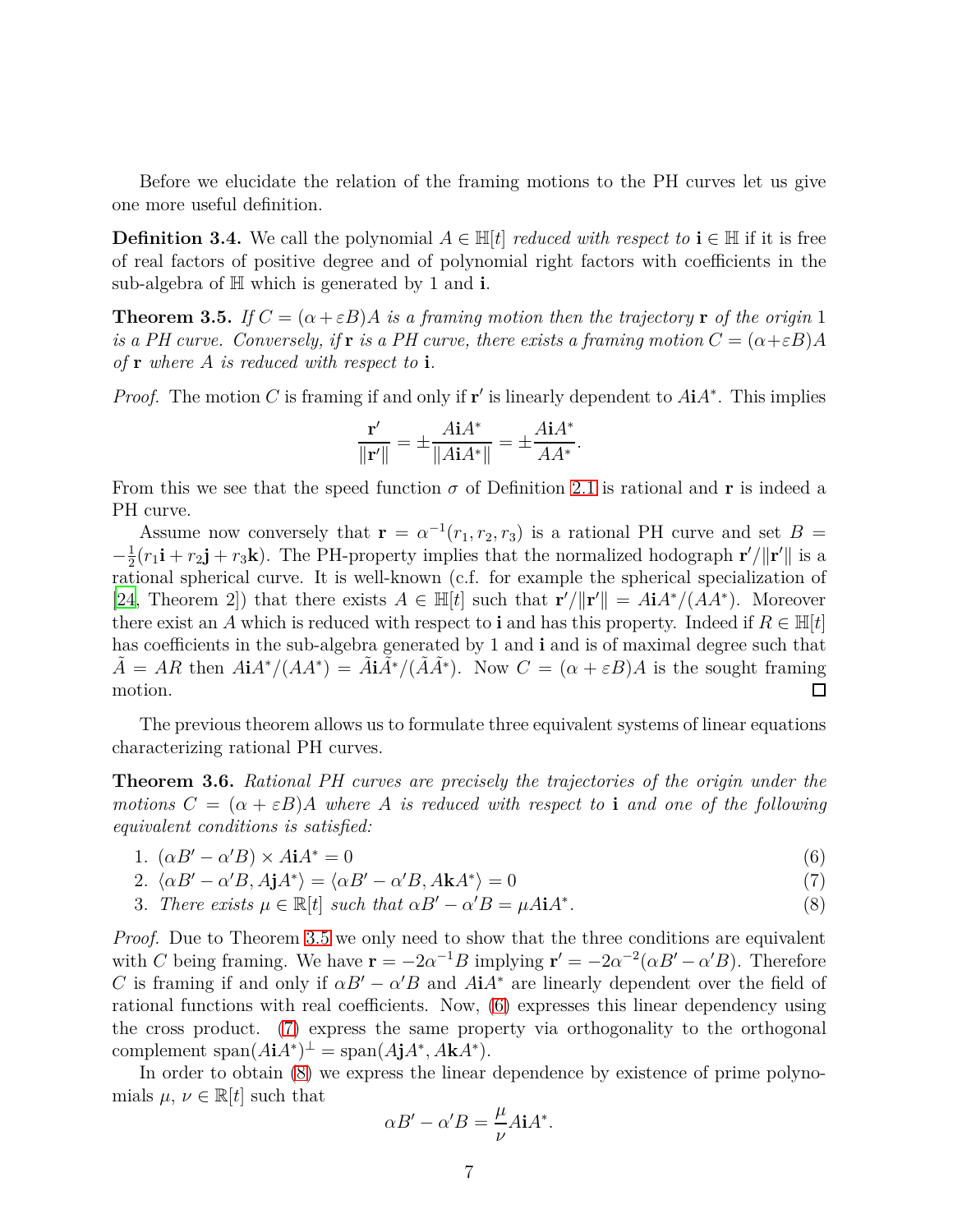Because the left-hand side of this equation is polynomial,  $\nu$  must be a factor of  $A\mathbf{i}A^*$ . We will show that the assumption that *A* be reduced with respect to **i** implies that  $AiA^{\star}$  has no non-constant factors and therefore we have  $\nu = 1$ .

Let us assume that  $\psi$  is the unique monic real factor of maximal degree of  $A\mathbf{i}A^*$ . By a simple but useful auxiliary result (Proposition 2.1 of [\[3\]](#page-17-13) or Lemma 1 of [\[24\]](#page-18-9)) and because *A* is assumed to have no real polynomial factor of positive degree, a positive degree of *ψ* is only possible if there exists a linear quaternionic right factor  $t - h$  of *A* such that  $t - h^*$ is a left factor of **i** $A^*$ . In this case,  $(t-h)(t-h^*)$  is a real quadratic factor of  $\psi$ .

The linear right factor  $t - h$  must be of a rather special shape. With  $h = h_0 + h_1 \mathbf{i} +$  $h_2$ **j** +  $h_3$ **k** we find

$$
\mathbf{i}(t-h^*) = \mathbf{i}(t-(h_0-h_1\mathbf{i}-h_2\mathbf{j}-h_3\mathbf{k})) = (t-(h_0-h_1\mathbf{i}+h_2\mathbf{j}+h_3\mathbf{k}))\mathbf{i}
$$

so that  $t - (h_0 - h_1 \mathbf{i} + h_2 \mathbf{j} + h_3 \mathbf{k})$  is a linear right factor of  $\mathbf{i} A^*$ . By the factorization theory of quaternionic polynomials [\[18,](#page-18-7) [25\]](#page-18-10), linear right factors with a given norm polynomial are unique whence

$$
h_0 - h_1 \mathbf{i} - h_2 \mathbf{j} - h_3 \mathbf{k} = h_0 - h_1 \mathbf{i} + h_2 \mathbf{j} + h_3 \mathbf{k}
$$

and consequently  $h_2 = h_3 = 0$  – a contradiction to the assumption that *A* is reduced with respect to **i**.  $\Box$ 

These equations and the relation between framing motions and PH curves stated in Theorems [3.5,](#page-6-0) [3.6](#page-6-4) allow a computational approach to rational PH curves. The basic idea is to prescribe  $\alpha \in \mathbb{R}[t]$  and  $A \in \mathbb{H}[t]$  and to compute the unknown coefficients of the polynomial  $B \in \mathbb{H}[t]$  (subject to the constraint  $B + B^* = 0$ ) from the linear systems obtained by comparing coefficients of  $t$  in  $(6)$ ,  $(7)$  or  $(8)$ . In most cases, the system obtained from [\(7\)](#page-6-2) is to be preferred because it is smallest, and the system obtained from [\(8\)](#page-6-3) is to be avoided because it introduces auxiliary variables (the coefficients of  $\mu$ ) that are not needed. However, for a more detailed analysis in Section [4](#page-7-0) we will prefer system [\(8\)](#page-6-3) which we found to provide the best general insight in solvability issues.

#### <span id="page-7-0"></span>**4. Existence of Non-Polynomials Solutions**

Given  $A \in \mathbb{H}[t]$ , reduced with respect to **i**, and  $\alpha \in \mathbb{R}[t]$  we discuss existence of solutions *B* to one of the equivalent equation systems of Theorem [3.6.](#page-6-4) Special emphasis is put on solutions for *B* that lead to non-polynomial (truly rational) PH curves  $\mathbf{r} = -2a^{-1}B$ . Our main results are summarized in Theorem [4.6](#page-11-0) below.

It will make sense to consider also "trivial" solutions. They are characterized by constant **r** whence  $\mathbf{r}' = 0$  which, of course, fulfills the PH condition. Trivial solutions have no direct relevance in applications. Nonetheless, the corresponding polynomials  $B \in \mathbb{H}[t]$ are elements of the solution space and can serve as elements of a basis, emphasizing the translation invariance of PH curves.

In case of the well-known polynomial PH curves, solving the systems of Theorem [3.6](#page-6-4) can be circumvented by directly integrating  $\mathbf{r}' = \lambda A \mathbf{i} A^*$  with  $\lambda \in \mathbb{R}[t]$ , c.f. [\(3\)](#page-4-1). For  $\lambda = 0$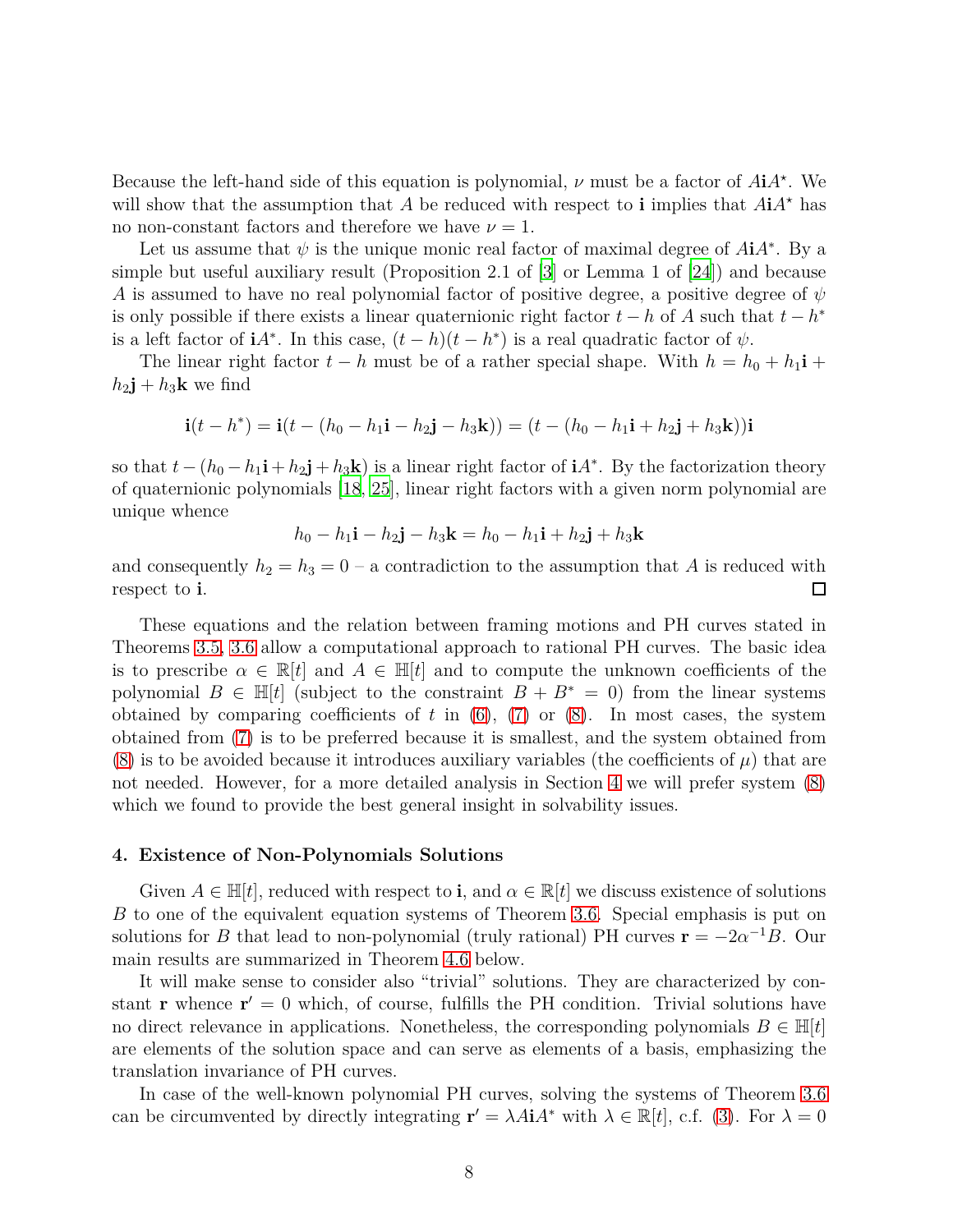we recover trivial solutions (which are polynomial as well), for  $\lambda \neq 0$  we will speak of "non-trivial polynomial solutions".

<span id="page-8-0"></span>**Lemma 4.1.** *A solution to the systems of Theorem [3.6](#page-6-4) gives rise to a polynomial PH curve if and only if*  $\alpha \in \mathbb{R}[t]$  *is a factor of B. Trivial solutions are obtained precisely for*  $B = \alpha b_0$  *where*  $b_0 \in \mathbb{H}$  *is constant and vectorial.* 

*Proof.* From  $B = \alpha \tilde{B}$  with  $\tilde{B} \in \mathbb{H}[t]$  we obtain  $\mathbf{r} = -2\alpha^{-1}B = -2\tilde{B}$  and the curve is indeed polynomial. Conversely, if  $\mathbf{r} = -2\alpha^{-1}B$  is polynomial, then clearly  $\alpha$  is a factor of *B*. The statement on the trivial solutions is trivial.  $\Box$ 

Since polynomial PH curves are well-understood, we are mostly interested in truly rational (non-polynomial) solutions. Moreover, it is not our immediate aim to compute solutions of [\(6\)](#page-6-1), [\(7\)](#page-6-2), or [\(8\)](#page-6-3) but to analyze existence and type of solutions. Questions about dimension and basis of the solution space will not be formally treated in this paper but some observations can be found in Section [5.](#page-13-0)

The system [\(8\)](#page-6-3) is well-suited for studying solvability and in particular the type of solutions (trivial, polynomial, or non-polynomial). Rather surprisingly, it turns out, that the desired rational solutions only occur in exceptional cases. We proceed by analysing in detail the system of linear equations [\(8\)](#page-6-3). In particular we will fully decide for which inputs *A* and  $\alpha$  there exist solutions *B* for which the resulting PH curve is truly rational (non-polynomial).

Our main technical tool consists in fixing a monic linear polynomial  $\beta \in \mathbb{C}[t]$  and considering [\(8\)](#page-6-3) in the polynomial basis  $(1, \beta, \beta^2, \beta^3, \ldots)$ . As we will see, in the interesting cases  $\beta$  will be a factor of  $\alpha$ . For this reason we consider the complex extension in order to handle the non-real roots of  $\alpha$  as well. If  $\beta \in \mathbb{R}[t]$  is real, all the coefficients introduced below are real as well. Otherwise, the coefficients are complex but a simple additional argument in the proof of Theorem [4.6](#page-11-0) will guarantee existence of real solutions.

Suppose, that  $\beta$  is a factor of  $\alpha$  of multiplicity  $n \geq 0$ . We express the polynomials *B*,  $A\mathbf{i}A^*, \mu$  and  $\gamma := \alpha/\beta^n$  in the basis  $(1, \beta, \beta^2, \beta^3, \dots)$ :

$$
B = \sum_{i} \beta^{i} b_{i}, \quad A\mathbf{i}A^{*} = \sum_{i} \beta^{i} f_{i}, \quad \mu = \sum_{i} \beta^{i} \mu_{i}, \quad \gamma = \sum_{i} \beta^{i} \gamma_{i}.
$$

The vectorial coefficients  $f_i$  and  $\gamma_i$  are determined by the input date. Note that  $f_0 \neq 0$ because *A* is reduced with respect to **i** and  $\gamma_0 \neq 0$  because *n* is the multiplicity of  $\beta$  as factor of  $\alpha$ . The unknowns are  $b_i$  which, by Lemma [3.2,](#page-5-2) are vectorial quaternions and the scalars  $\mu_i$ . We are looking for solution polynomials, whence only finitely many of the coefficients  $b_i$ ,  $\mu_i$  can be different from zero. However, at this point, we do not wish to bound their respective degrees. Thus, we do not restrict the range of the summation variable  $i \in \mathbb{N}_0$ .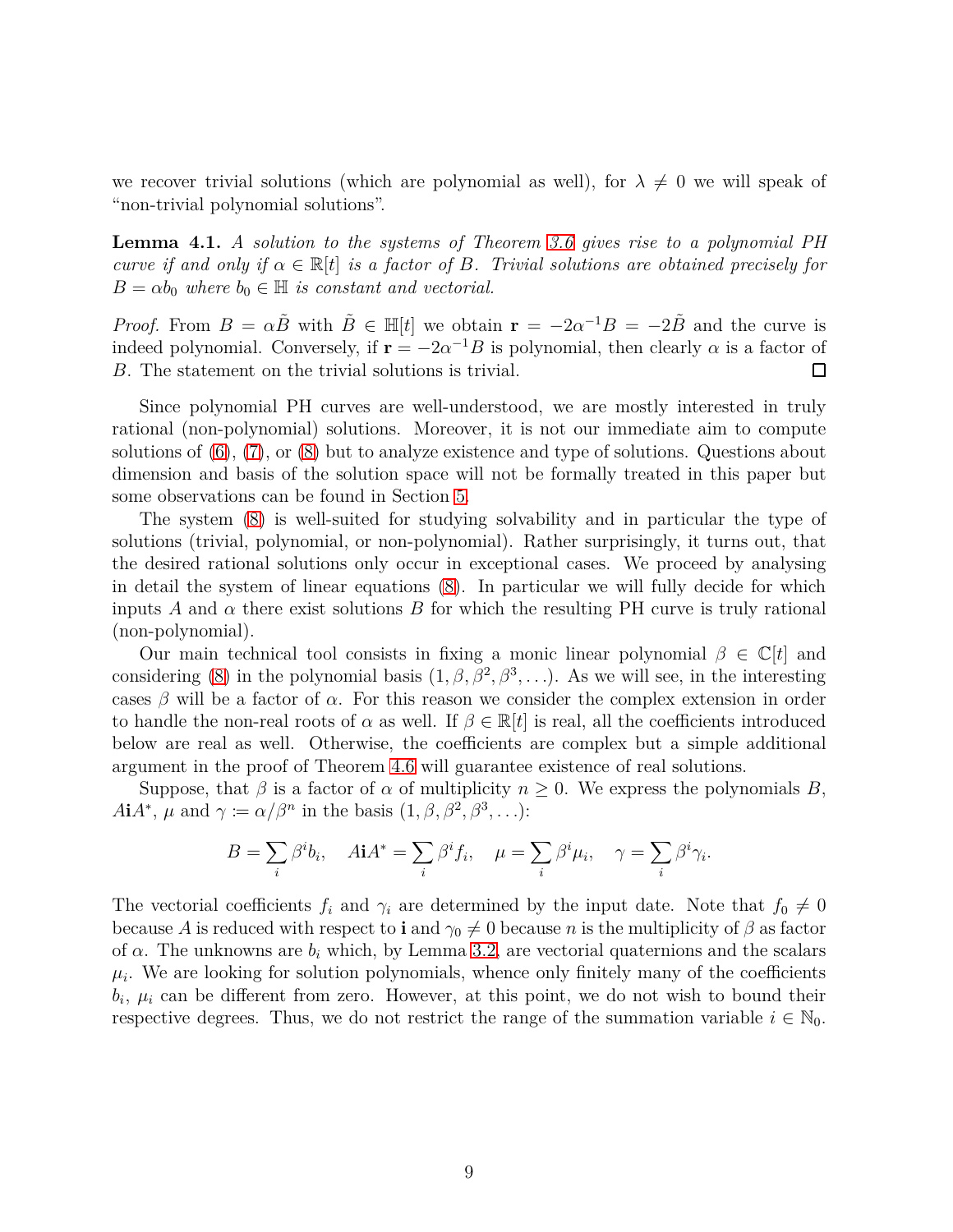With regard to [\(8\)](#page-6-3), we compute the expressions  $\alpha B' - \alpha' B$  and  $\mu A i A^*$ :

$$
\alpha B' - \alpha' B = \beta^n \gamma B' - \beta^n \gamma' B - n \beta^{n-1} \gamma B
$$
  
\n
$$
= \beta^n (\sum_i \beta^i \gamma_i) (\sum_i i \beta^{i-1} b_i) - \beta^n (\sum_i i \beta^{i-1} \gamma_i) (\sum_i \beta^i b_i) - n \beta^{n-1} (\sum_i \beta^i \gamma_i) (\sum_i \beta^i b_i)
$$
  
\n
$$
= \sum_{i,j} \beta^{i+j+n-1} (j-i-n) \gamma_i b_j
$$
  
\n
$$
\mu A i A^* = (\sum_i \beta^i \mu_i) (\sum_i \beta^i f_i) = \sum_{i,j} \beta^{i+j} \mu_i f_j.
$$

Comparing coefficients in this basis, system [\(8\)](#page-6-3) becomes

<span id="page-9-0"></span>
$$
\sum_{i+j=k-n} (j-i-n)\gamma_i b_j = \sum_{i=0}^{k-1} \mu_i f_{k-i-1}, \quad k \ge 1.
$$
 (9)

This is a system of homogeneous linear equations with unknowns  $b_i$  and  $\mu_i$ . In the following lemmas, we will exploit the particular (triangular and symmetric) form of [\(9\)](#page-9-0) to analyse the solution space depending on *n*. Let us observe that in all cases  $f_0 \neq 0$  by the assumption that *A* is reduced with respect to **i** and  $\gamma_0 \neq 0$  as otherwise the multiplicity of *β* as factor of *α* would be larger than *n*. Our main purpose is to discuss existence or non-existence of solutions for *B* having  $\beta$  as a factor with certain multiplicity. These can be very simply identified via the annulation of initial coefficients: By Lemma [4.1,](#page-8-0) solutions with  $(b_0, b_1, \ldots, b_{n-1}) \neq (0, 0, \ldots, 0)$  give rise to non-polynomial PH curves.

<span id="page-9-2"></span>**Lemma 4.2.** For given  $\alpha \in \mathbb{R}[t]$  and  $A \in \mathbb{H}[t]$ , reduced with respect to **i**, consider a monic *linear factor*  $\beta \in \mathbb{C}[t]$  *of*  $\alpha$  *of multiplicity*  $n = 1$ *. There exists* a solution  $\mu$ *,*  $B$  *of* [\(8\)](#page-6-3) *such that*  $\beta$  *does not divide*  $B$  *if and only if*  $\{f_0, f_1\}$  *linearly dependent.* 

*Proof.* For  $n = 1$  the system [\(9\)](#page-9-0) boils down to

$$
-1\gamma_0 b_0 = \mu_0 f_0,
$$
  
\n
$$
0\gamma_0 b_1 - 2\gamma_1 b_0 = \mu_0 f_1 + \mu_1 f_0,
$$
  
\n
$$
1\gamma_0 b_2 - 1\gamma_1 b_1 - 3\gamma_2 b_0 = \mu_0 f_2 + \mu_1 f_1 + \mu_2 f_0,
$$
  
\n
$$
2\gamma_0 b_3 + 0\gamma_1 b_2 - 2\gamma_2 b_1 - 4\gamma_3 b_0 = \mu_0 f_3 + \mu_1 f_2 + \mu_2 f_1 + \mu_3 f_0,
$$
  
\n
$$
\vdots
$$
\n(10)

Contrary to common convention, we do not omit the coefficients 0 and 1 on the left-hand side in order to highlight the system's regular structure.

If  $\{f_0, f_1\}$  is linearly dependent, we construct a solution with  $b_0 \neq 0$ . The first vectorial equation is satisfied setting  $b_0 = -\mu_0 \gamma_0^{-1} f_0$ . Plugging this into the second equation yields

<span id="page-9-1"></span>
$$
\mu_0 f_1 + (\mu_1 - 2\gamma_1 \mu_0 \gamma_0^{-1}) f_0 = 0.
$$
\n(11)

Since  $f_0$  and  $f_1$  are linearly dependent and  $f_0 \neq 0$ , there exists  $\varphi \in \mathbb{R}$  so that  $f_1 + \varphi f_0 = 0$ . We set  $\mu_0 = 1$  and  $\mu_1 = \varphi + 2\gamma_1\gamma_0^{-1}\varphi_1$  so that the first and second equation are satisfied.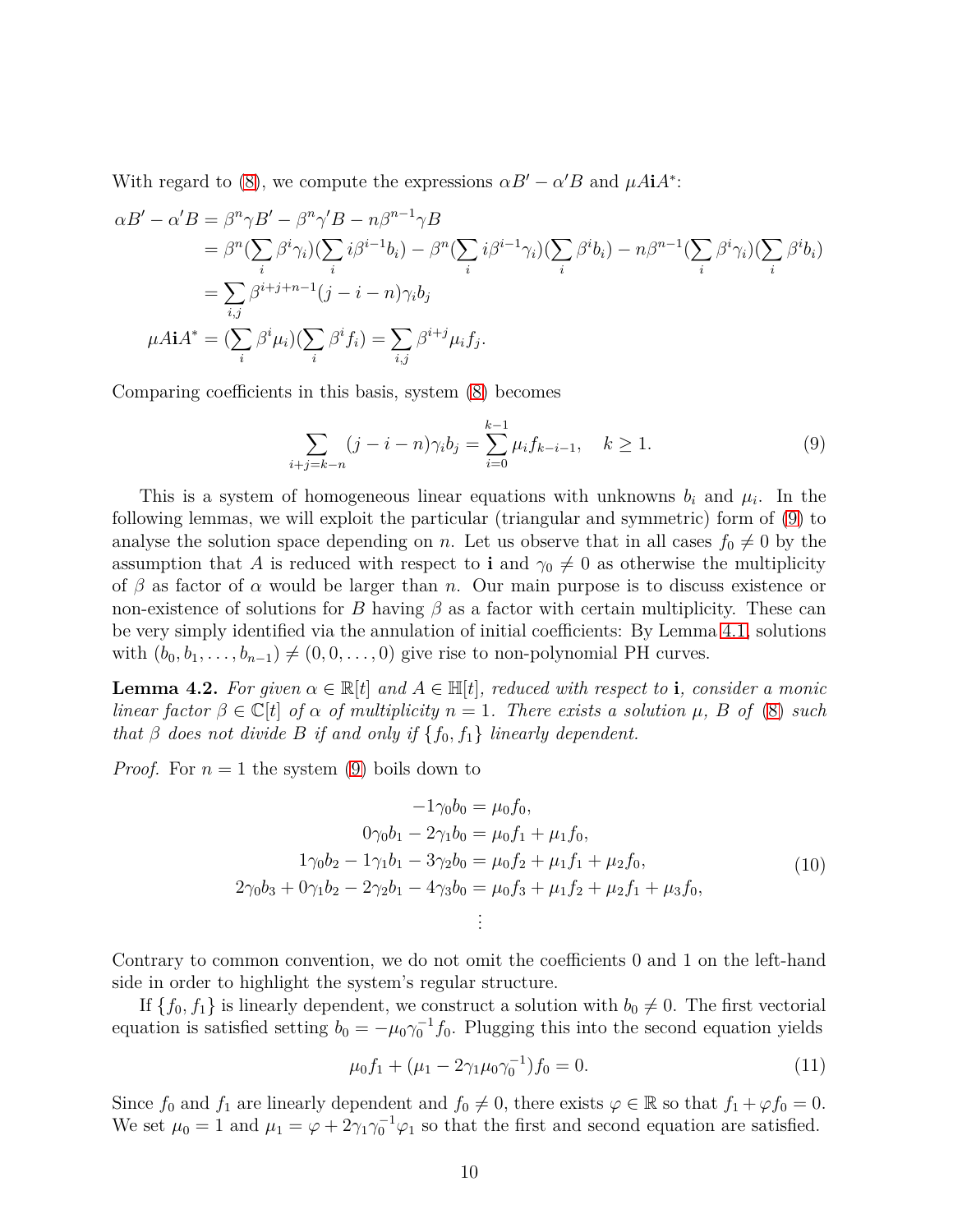We still need to argue that there exists a solution for the remaining variables  $b_1, b_2, \ldots$ and  $\mu_2, \mu_3, \ldots$  with only finitely many of the vectorial quaternions  $b_i$  different from zero.

The further equations can be satisfied, because  $b_2, b_3, \ldots$  appear for the first time one by one and with the nonzero coefficient  $\gamma_0$ . We may therefore arbitrarily assign  $b_1, \mu_2, \mu_3, \ldots$ , and solve the remaining vectorial equations successively for  $b_2$   $b_3$ , ... In particular, we are free to select only finitely many  $\mu_i$  different from zero. Then there exists  $M \in \mathbb{N}$  such that  $\mu_m = \gamma_m = f_m = 0$  for all  $m \geq M$ . This implies existence of a solution where only finitely many of the vectorial quaternions  $b_i$  are different from zero as well. By construction, in this solution  $b_0 = -\gamma_0^{-1} f_0 \neq 0$  and thus,  $\beta$  does not divide *B*.

If the set  $\{f_0, f_1\}$  is linearly independent, [\(11\)](#page-9-1) implies  $\mu_0 = \mu_1 = 0$  whence  $b_0 = 0$  and *β* divides all possible solutions for *B*.

<span id="page-10-0"></span>**Lemma 4.3.** For given  $\alpha \in \mathbb{R}[t]$  and  $A \in \mathbb{H}[t]$ , reduced with respect to **i**, consider a monic *linear factor*  $\beta \in \mathbb{C}[t]$  *of*  $\alpha$  *of multiplicity*  $n = 2$ *. There exists* a solution  $\mu$ *,*  $B$  *of* [\(8\)](#page-6-3) *such that*  $\beta^2$  *does not divide B if and only if*  $\{f_0, f_1, f_2\}$  *are linearly dependent.* 

*Proof.* For  $n = 2$  the system [\(9\)](#page-9-0) reads as

$$
0 = \mu_0 f_0,
$$
  
\n
$$
- 2\gamma_0 b_0 = \mu_0 f_1 + \mu_1 f_0,
$$
  
\n
$$
- 1\gamma_0 b_1 - 3\gamma_1 b_0 = \mu_0 f_2 + \mu_1 f_1 + \mu_2 f_0,
$$
  
\n
$$
0\gamma_0 b_2 - 2\gamma_1 b_1 - 4\gamma_2 b_0 = \mu_0 f_3 + \mu_1 f_2 + \mu_2 f_1 + \mu_3 f_0,
$$
  
\n
$$
1\gamma_0 b_3 - 1\gamma_1 b_2 - 3\gamma_2 b_1 - 5\gamma_3 b_0 = \mu_0 f_4 + \mu_1 f_3 + \mu_2 f_2 + \mu_3 f_1 + \mu_4 f_0,
$$
  
\n
$$
\vdots
$$
\n(12)

Since  $f_0 \neq 0$ , the first equation implies  $\mu_0 = 0$  canceling the first terms of all right-hand sides. Solving the second and the third equation for  $b_0$  and  $b_1$  (recall that  $\gamma_0 \neq 0$ ) and plugging the result into the fourth equation yields a relation

$$
\mu_1 f_2 + (\mu_2 + \varrho_{11}\mu_1)f_1 + (\mu_3 + \varrho_{20}\mu_2 + \varrho_{10}\mu_1)f_0 = 0 \tag{13}
$$

with some coefficients  $\varrho_{ij}$  which could be expressed explicitly but there is no need for their particular form.

If  $\{f_0, f_1, f_2\}$  is linearly independent we infer  $\mu_1 = \mu_2 = \mu_3 = 0$  whence  $b_0 = b_1 = 0$ and  $\beta^2$  necessarily divides all possible solutions *B*.

If, on the other hand,  $\{f_0, f_1, f_2\}$  is linearly dependent, there exists a triple  $(\varphi_0, \varphi_1, \varphi_2) \neq$  $(0, 0, 0)$  of complex numbers such that  $\varphi_0 f_0 + \varphi_1 f_1 + \varphi_2 f_2 = 0$ . With  $\mu_1 = \varphi_2, \mu_2 = \varphi_1 - \varphi_2$  $\varrho_{11}\mu_1$ , and  $\mu_3 = \varphi_0 - \varrho_{20}\mu_2 - \varrho_{10}\mu_1$ , the fourth equation is fulfilled and  $(\mu_1, \mu_2, \mu_3) \neq (0, 0, 0)$ . The corresponding solutions for  $b_0$ ,  $b_1$  can not be simultaneously zero because in such case the left-hand side of the first four equations would be zero, forcing  $\mu_0 = \mu_1 = \mu_2 = \mu_3 = 0$ . Solutions for  $b_2, b_3, \ldots$  are constructed in the same way as in the proof of Lemma [4.2.](#page-9-2) More precisely, we may arbitrarily assign  $b_2$ ,  $\mu_4$ ,  $\mu_5$ , ..., and solve the remaining vectorial equations successively for  $b_3$ ,  $b_4$ , ... If only finitely many of  $\mu_4$ ,  $\mu_5$ , ... are different

 $\Box$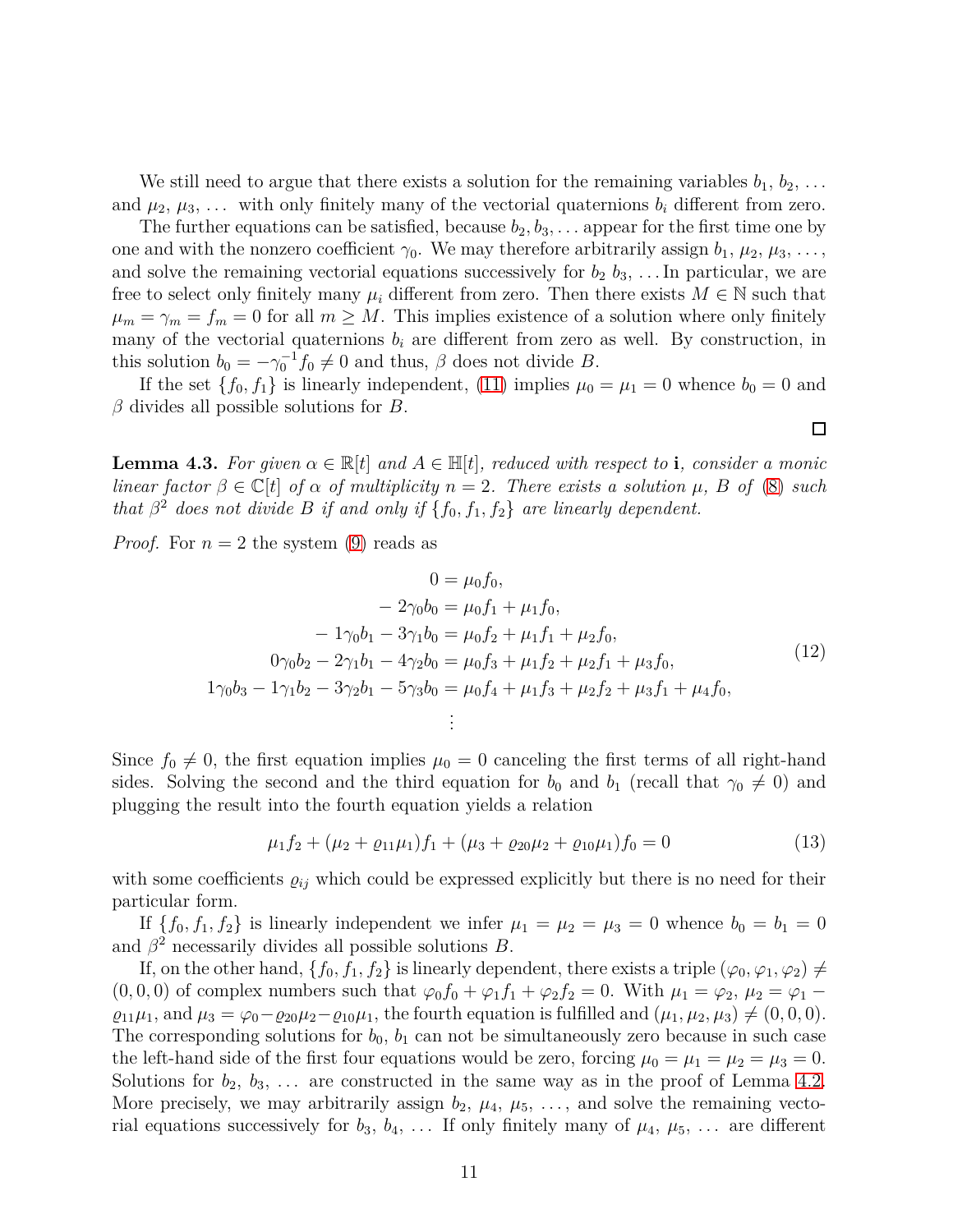from zero, a solution with only finitely many  $b_2, b_3, \ldots$  different from zero exists. In this solution,  $\beta^2$  does not divide *B*.  $\Box$ 

<span id="page-11-2"></span>**Lemma 4.4.** For given  $\alpha \in \mathbb{R}[t]$  and  $A \in \mathbb{H}[t]$ , reduced with respect to **i**, consider a monic *linear factor*  $\beta \in \mathbb{C}[t]$  *of*  $\alpha$  *of multiplicity*  $n \geq 3$ *. Then there always exists* a solution  $\mu$ *,*  $B$ *of* [\(8\)](#page-6-3) *such that*  $\beta^n$  *does not divide B.* 

*Proof.* Let us describe the system [\(9\)](#page-9-0) for a general  $n \geq 3$ . The right-hand sides of all equations have a very regular triangular structure. In the *i*-th equation one new variable  $\mu_{i+1}$  is introduced with the non-zero coefficient  $f_0$ .

The left hand sides are slightly more complicated. The left-hand side of the first *n* − 1 equations equals 0. In the *n* subsequent equations *n* variables  $b_0, b_1, \ldots, b_{n-1}$  are introduced one by one with non-zero coefficients which is an integer multiple of  $\gamma_0$ . The next equation does not introduce any new variable on the left-hand side. All the remaining equations have a very regular left-hand side introducing always one new variable  $b_{n+i}$  with non-zero coefficient in the  $(2n + i)$ -th equation.

Based on this general structure we can always construct a non-polynomial solution in the following way.

- 1. Satisfy the equations number  $1, \ldots, (n-1)$  by setting  $\mu_0 = \mu_1 = \cdots = \mu_{n-2} = 0$ .
- 2. Satisfy the equations number  $n, \ldots, (2n-1)$  by expressing the unknowns  $b_0, b_1, \ldots,$ *b*<sub>*n*−1</sub> uniquely in terms of the input coefficients  $(f_i, \gamma_i)$  and the unknowns  $\mu_{n-1}, \mu_n$ ,  $\ldots$ ,  $\mu_{2n-2}$  (which remain free).
- <span id="page-11-1"></span>3. Substitute the previous expressions to the equation number 2*n* to obtain one homogeneous vector equation in the  $(n + 1)$  scalar unknowns  $\mu_{n-1}, \mu_n, \ldots, \mu_{2n-1}$ . Set these unknowns to a non-trivial solution which must exist because of  $n \geq 3$ .
- 4. Set  $b_n$  and  $\mu_{2n-2}, \mu_{2n-1}, \ldots$  arbitrarily and solve the remaining equations uniquely for  $b_n$ ,  $b_{n+1}$ , ... If only finitely many of  $\mu_{2n-2}$ ,  $\mu_{2n-1}$ , ... are different from zero, a solution with only finitely many of  $b_n$ ,  $b_{n+1}$ , ... different from zero does exist.

We claim that in this solution *B* does not have  $\beta^n$  as a factor. Indeed, if all  $b_0, b_1, \ldots, b_{n-1}$ are simultaneously zero then  $\mu_{n-1} = \mu_n = \cdots = \mu_{2n-1} = 0$  – via equations  $n, \ldots, (2n-1)$ – contradicting the non-triviality of the solution in Step [3.](#page-11-1) □

Before combining Lemmas [4.2](#page-9-2)[–4.4](#page-11-2) into the central result of this article, we provide a simple observation that allows us to infer existence of real solutions even if these lemmas allow for  $\beta \in \mathbb{C}[t]$ .

<span id="page-11-3"></span>**Lemma 4.5.** *If b is a rational function over* C *but not polynomial, then either its real part* 1  $\frac{1}{2}(b+\overline{b})$  *or its imaginary part*  $\frac{1}{2}(b-\overline{b})$  *is non-polynomial as well. (The bar denotes complex conjugation.)*

*Proof.* If both, real and imaginary part, were polynomial, then so is *b*.

 $\Box$ 

<span id="page-11-0"></span>**Theorem 4.6.** For given  $\alpha \in \mathbb{R}[t]$  and  $A \in \mathbb{H}[t]$ , reduced with respect to **i** the following *two conditions are equivalent:*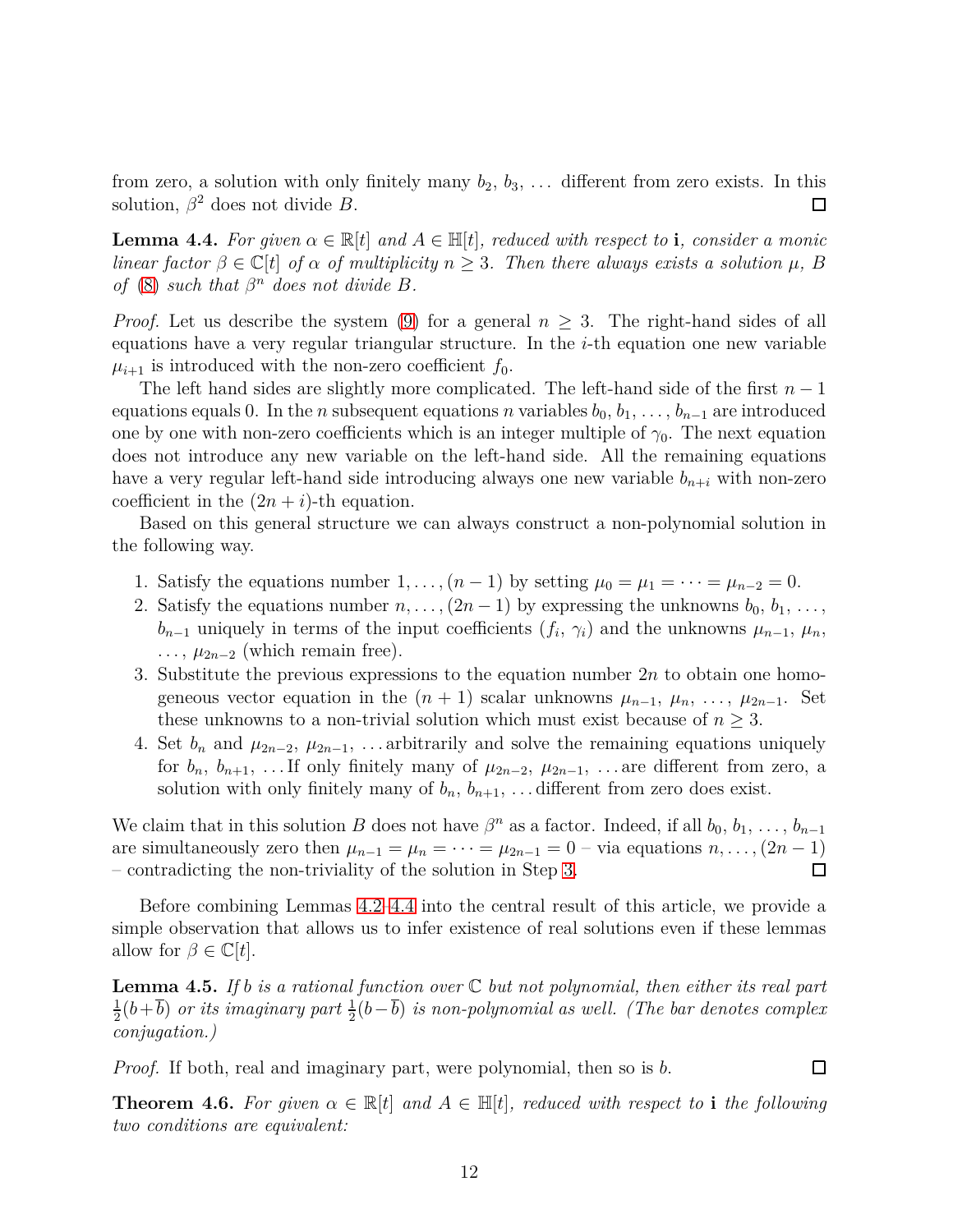- 1. *There exist a polynomial*  $B \in \mathbb{H}[t]$  *so that*  $C = (\alpha + \varepsilon B)A$  *is a motion polynomial and the trajectory of the origin is a rational non-polynomial PH curve.*
- 2. *There exists a (real or complex) root z of α of multiplicity n such that the set*  ${f_0, f_1, \ldots, f_n}$  *with coefficients*  $f_i$  *defined by*  $A\mathbf{i}A^* = \sum_i (t - z)^i f_i$  *is linearly dependent.* Note that the linear dependence condition is always satisfied if  $n \geq 3$ *.*

*Proof.* For a real zero *z* the theorem's statement follows from Theorem [3.6](#page-6-4) and Lemmas [4.2–](#page-9-2) [4.4.](#page-11-2) In case of  $z \in \mathbb{C} \setminus \mathbb{R}$ , the complex conjugate  $\overline{z}$  is also a zero of multiplicity *n* of  $\alpha$ and the solutions *B* and  $\overline{B}$  of [\(8\)](#page-6-3) to *z* and  $\overline{z}$ , respectively, are interchanged by complex conjugation. Their linear combinations  $B + \overline{B}$  and  $B - \overline{B}$  provide solutions for [\(6\)](#page-6-1) or [\(7\)](#page-6-2) as well. They are real and, by Lemma [4.5,](#page-11-3) at least one of them leads to a non-polynomial PH curve.  $\Box$ 

<span id="page-12-0"></span>**Remark 4.7.** Theorem [4.6](#page-11-0) talks only about existence of non-polynomial solutions but does not exclude polynomial solutions. In fact, trivial solutions always exist and nontrivial polynomial solutions exist if the degree of *B* is high enough. Lemma [4.1](#page-8-0) ensures polynomiality if  $\alpha$  is a factor of *B*. This condition can be encoded by linear homogeneous constraints on the coefficients of *B* that can be added, for example, to the system [\(7\)](#page-6-2). This is an alternative to the usual methods of computing polynomial PH curves.

Theorem [4.6](#page-11-0) provides necessary and sufficient conditions for the existence of nonpolynomial solutions to data  $\alpha$ ,  $\tilde{A}$  but does not guarantee that a particular set of conditions can actually be met by suitable  $\alpha$  and  $\beta$ . This is not logically needed for the correctness of Theorem [4.6](#page-11-0) but, nonetheless, should be clarified. For the construction of non-polynomial solutions it is also of interest to understand the geometry of the exceptional cases of Lemma [4.2](#page-9-2) and Lemma [4.3.](#page-10-0)

The vector valued polynomial function  $F := A\mathbf{i}A^*$  can be interpreted as parametric equation of a curve in the projective plane  $\mathbb{P}^2(\mathbb{R})$ . We may consider it as the projection of the PH curve's tangent indicatrix into the plane at infinity from the coordinate origin. With this understanding, conditions on linear dependence in Lemmas [4.2](#page-9-2) and [4.3,](#page-10-0) respectively, allow a geometric interpretation. Denote by *z* the unique (real or complex) zero of the linear factor  $\beta$  of  $\alpha$ . Then the vectors  $f(z)$ ,  $f'(z)$ , and  $f''(z)$  are non-zero multiples of  $f_0$ ,  $f_1$ , and  $f_2$ , respectively. In other words, linear dependence of  $\{f_0, f_1\}$  is equivalent to linear dependence of  $\{f(z), f'(z)\}$  and linear dependence of  $\{f_0, f_1, f_2\}$  is equivalent to linear dependence of  $\{f(z), f'(z), f''(z)\}.$ 

Generically, we have that

- the set  $\{f(z), f'(z)\}$  is linearly dependent if the point  $F(z)$  is a cusp of the rational parametric curve *F* [\[2,](#page-16-1) p. 2] and
- the set  $\{f(z), f'(z), f''(z)\}$  is linearly dependent if the point  $F(z)$  is an inflection point of the rational parametric curve *F* [\[2](#page-16-1), p. 4].

The construction of examples with inflection points is straightforward. Starting with a polynomial  $A \in \mathbb{H}[t]$ , we define as usual  $F \coloneq A\mathbf{i}A^*$  and compute the polynomial  $D \coloneq$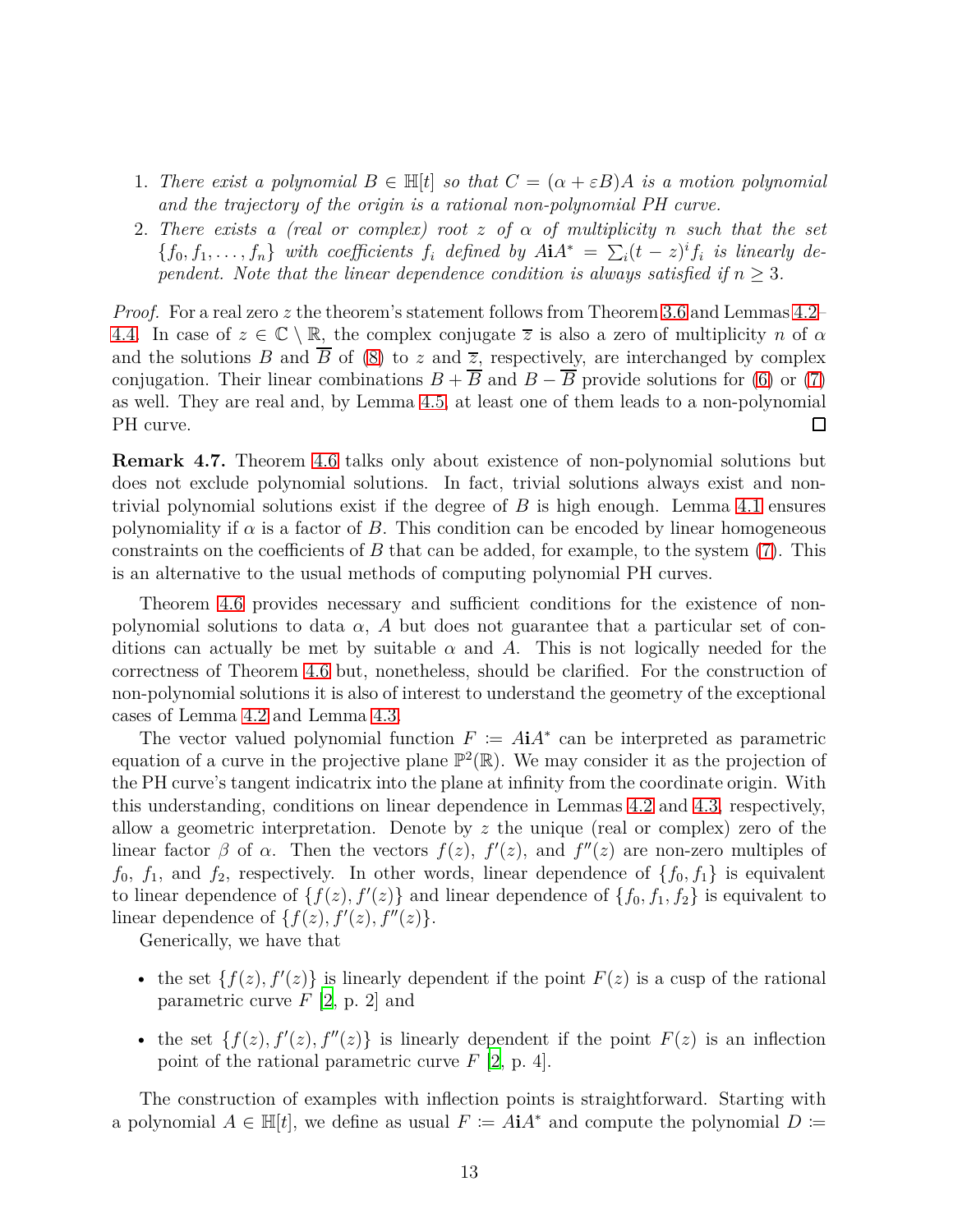$\det(F, F', F'')$ . The necessary and sufficient condition for linear dependence of  $\{f_0, f_1, f_2\}$ is that  $\beta$  is a linear factor of *D*. It can easily be fulfilled (c.f. Example [5.3\)](#page-14-0).

In order to demonstrate feasibility of the cusp condition, we write  $A = \sum_i a_i t^i$  with yet undetermined quaternion coefficients  $a_i$  and compute  $F := A \mathbf{i} A^* = \sum_i f_i t^i$ , where  $f_0 = a_0 \mathbf{i} a_0^*$  and  $f_1 = a_1 \mathbf{i} a_0^* + a_0 \mathbf{i} a_1^*$ . Solutions to the system of algebraic equations arising from

<span id="page-13-1"></span>
$$
(a_0 \mathbf{i} a_0^*) \times (a_1 \mathbf{i} a_0^* + a_0 \mathbf{i} a_1^*) = 0 \tag{14}
$$

will result in a cusp at  $t = 0$  (which is as good as any other real parameter value for our purpose). It is no loss of generality to assume  $a_0 = 1$  whence the cusp condition [\(14\)](#page-13-1) implies that  $a_1$  can be expressed as  $a_1 = a_{10} + a_{11}$ **i** with  $a_{10}$ ,  $a_{11} \in \mathbb{R}$ . Determining examples with cusps at complex parameter values is more involved. One particular case, taken from [\[21](#page-18-3)], is provided in Example [5.4](#page-14-1) below.

## <span id="page-13-0"></span>**5. Examples and Observations**

We continue this article by presenting examples, some of them taken from existing literature. The discussion will not only show how the criteria of Theorem [4.6](#page-11-0) are met in known examples but also suggest interesting properties of the solution space.

<span id="page-13-2"></span>**Example 5.1.** We consider the polynomials  $A = t^2 - (\mathbf{i} + \mathbf{j})t + \mathbf{k}$  and  $\alpha = t^3$  whence necessarily  $\beta = t$  and  $n = 3$ . We are in the case of Lemma [4.4](#page-11-2) so that non-polynomial solutions do exist. Solving the the system [\(7\)](#page-6-2) for different degrees of *B* we find the following: In case of deg  $B < 2$ , the only solution is  $r_1(t) = (0,0,0)^T$ . In case of  $2 \le \deg B \le 5$  we obtain the trivial solution  $r_2(t) = (\tau_1, \tau_2, \tau_3)^T = r_1(t) + (\tau_1, \tau_2, \tau_3)^T$  with constant  $\tau_1, \tau_2$ ,  $\tau_3 \in \mathbb{R}$ . For  $6 \le \deg B \le 7$  the solutions space is of dimension four and consists of scalings and translations  $r_6(t) = \mu_6 p_6(t) + (\tau_1, \tau_2, \tau_3)^T$  of one basis curve

$$
p_6(t) = \frac{1}{t^3} \begin{pmatrix} t^6 + 3t^4 + t^3 + 3t^2 + 1 \\ 12t^4 + t^3 - 12t^2 \\ 3t^5 + t^3 + 3t \end{pmatrix}.
$$

Note that non-trivial polynomial PH curves are not among the solutions found thus far as they belong to deg  $B > 8$ . In case of deg  $B = 8$ , the solution space is of dimension five, the corresponding rational PH curves are given by  $r_8(t) = \mu_8 p_8(t) + r_6(t)$  where  $p_8(t) =$  $\int A \mathbf{i} A^* \, \mathrm{d} t$  is the usual quintic polynomial PH curve. The solution space for deg  $B = 9$  is of dimension six, the corresponding rational PH curves are given by  $r_9(t) = \mu_9 p_9(t) + r_8(t)$ where  $p_9(t) = \int tA\mathbf{i}A^* dt$ .

**Remark 5.2.** Not unexpectedly, the recursion of Example [5.1](#page-13-2) continues as  $r_m(t)$  =  $\nu_m p_m(t) + r_{m-1}(t)$  where  $p_m(t) = \int t^{m-8} A t A^* dt$ . We refrain from formally proving this in this paper. A similar statement for  $\alpha$  having several linear factors is a topic of future research. These observations hint at the existence of nested solution spaces with a clear recursive generation.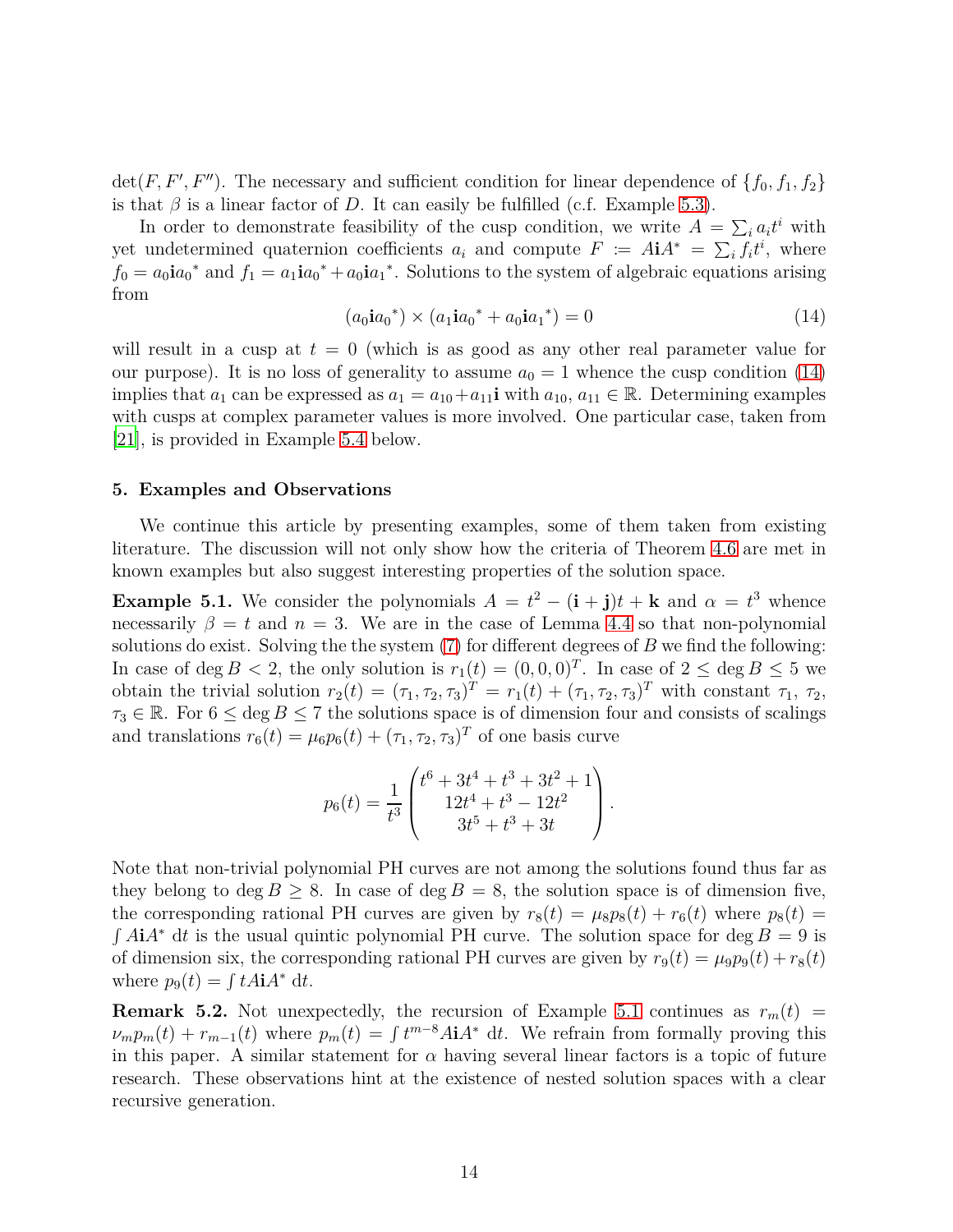<span id="page-14-0"></span>**Example 5.3.** In this example we pick again  $A = t^2 - (\mathbf{i} + \mathbf{j})t + \mathbf{k}$  but select  $\alpha = (t+1)^2$ . With  $F := A \mathbf{i} A^*$  and  $\beta = t + 1$  we have  $n = 2$  and  $F = f_0 + f_1 \beta + f_2 \beta^2 + f_3 \beta^3 + f_4 \beta^4$  where

$$
f_0 = 4\mathbf{j}, \quad f_1 = -4\mathbf{i} - 8\mathbf{j} + 4\mathbf{k}, \quad f_2 = 6\mathbf{i} + 4\mathbf{j} - 6\mathbf{k}, \quad f_3 = -4\mathbf{i} + 2\mathbf{k}, \quad f_4 = \mathbf{i}
$$

We observe that  $\det(f_0, f_1, f_2) = 0$  so that we can indeed predict rational solutions by Lemma [4.3.](#page-10-0) Computing solutions for increasing degree of *B* we find  $r_1(t) = (0,0,0)^T$  for  $\deg B = 1$ . For  $2 \leq \deg B \leq 5$  we find the trivial solutions  $r_2(t) = r_1(t) + (\tau_1, \tau_2, \tau_3)$  $(\tau_1, \tau_2, \tau_3)$ . The first non-trivial solutions occur for deg  $B = 6$ . They are given by  $r_3(t) =$  $\mu_3 r(t) + r_2(t)$ , that is, they are obtained from the prototype solution

$$
r(t) = \frac{1}{(t+1)^2} \begin{pmatrix} -6t^6 - 10t^5 - 2t^4 + 8t^3 - 2t^2 - 70t - 62 \\ -48t^4 - 72t^3 \\ -16t^5 - 26t^4 + 44t^3 - 108t - 54 \end{pmatrix}
$$

by scaling and translation. We were not aware of an instance of a rational PH curve satisfying the condition of Lemma [4.3](#page-10-0) in prior literature.

<span id="page-14-1"></span>**Example 5.4.** In [\[21](#page-18-3), Theorem 7] the authors present a family of rational PH curves of the particularly low degree three. One example of theirs is

<span id="page-14-2"></span>
$$
r(t) = \frac{-1}{60(t^2+1)} \begin{pmatrix} t(t^2-4) \\ 2t(3t-1) \\ t(3t+4) \end{pmatrix} . \tag{15}
$$

In order to reconstruct it, we use  $\alpha = 60(t^2 + 1)$  and  $A = t^2 + 3t\mathbf{i} + 2\mathbf{j} + \mathbf{k} - 1$  which is provided by [\[21](#page-18-3), Theorem 7] as well. With  $F := A\mathbf{i}A^*$  and  $\beta = t - \mathbf{i}$  we have  $n = 1$  and  $F = f_0 + f_1\beta + f_2\beta^2 + f_3\beta^3 + f_4\beta^4$  where

$$
f_0 = -10\mathbf{i} - (4 - 12\mathbf{i})\mathbf{j} + (8 + 6\mathbf{i})\mathbf{k}, \quad f_1 = (10\mathbf{i})\mathbf{i} + (12 + 4\mathbf{i})\mathbf{j} + (6 - 8\mathbf{i})\mathbf{k}, f_2 = \mathbf{i} + 2\mathbf{j} - 4\mathbf{k}, \quad f_3 = (4\mathbf{i})\mathbf{i}, \quad f_4 = \mathbf{i}.
$$

We observe that  $rank(f_0, f_1) = 1$  so that we can indeed predict non-polynomial solutions by Lemma [4.2.](#page-9-2) Let us proceed by computing solutions for increasing degree of *B*. For  $\deg B = 1$  we obtain  $r_1(t) = (0, 0, 0)^T$ . Already for  $\deg B = 2$  we find the translations  $r_2(t) = r_1(t) + (\tau_1, \tau_2, \tau_3)^T = (\tau_1, \tau_2, \tau_3)$  of  $r_1(t)$ . The first non-trivial solution occurs indeed for deg  $B = 3$ . The solution family is obtained from [\(15\)](#page-14-2) by scaling and translation:  $r_3(t) = \mu_3 r(t) + r_2(t)$ . Note that our proof of existence of non-polynomial solutions requires complex numbers but actually real solutions are computed from a real system of linear equations.

**Example 5.5.** In [\[16](#page-17-10), Example 1] a rational PH curve

<span id="page-14-3"></span>
$$
r(t) = \frac{800}{(t+10)^5} \begin{pmatrix} -13420 \, t^5 + 4000 \, t^4 + 30000 \, t^3 - 50000 \, t^2 + 25000 \, t \\ 46643 \, t^5 - 67850 \, t^4 - 7000 \, t^3 + 30000 \, t^2 \\ 19776 \, t^5 - 111200 \, t^4 + 126000 \, t^3 - 40000 \, t^2 \end{pmatrix} \tag{16}
$$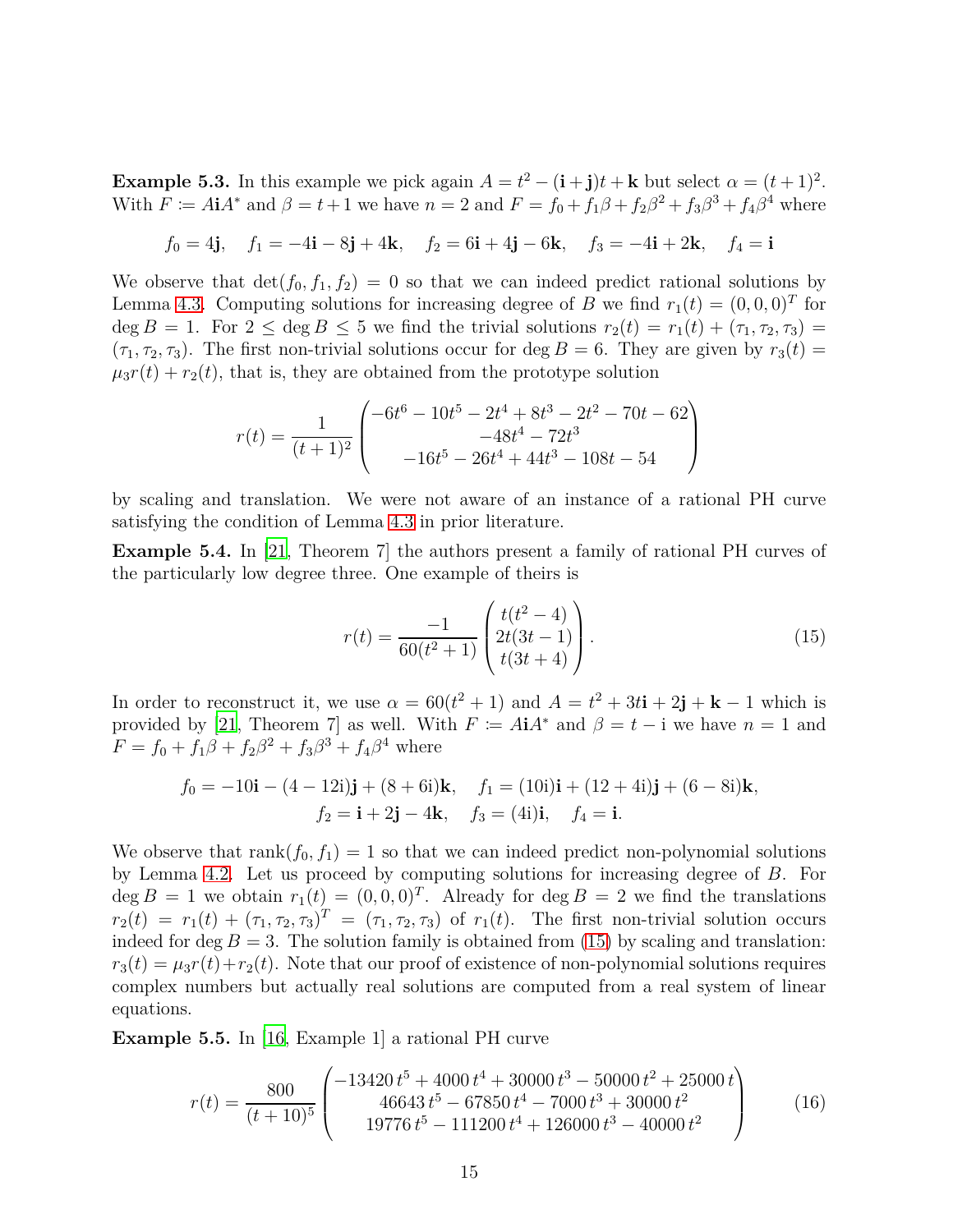is constructed using essentially formula [\(4\)](#page-4-0). We have  $\alpha = (t + 10)^5$ ,  $\beta = t + 10$  and  $n = 5$ whence we are in the case of Lemma [4.4](#page-11-2) again. The spherical motion of the Euler-Rodrigues frame is provided by  $|16|$ :

$$
A = (7t2 - 22t + 10) + (-19t2 + 14t)\mathbf{i} + (-26t2 + 16t)\mathbf{j} + (-2t2 + 12t)\mathbf{k}.
$$

We have  $F \coloneqq A \mathbf{i} A^* = \sum_{i=0}^4 f_i \beta^i$ . Using the system [\(7\)](#page-6-2) we can now compute solutions for *B*. Already for deg  $B = 4$  we find the non-polynomial solution

$$
p_4(t) = \frac{1}{(t+10)^5} \begin{pmatrix} -27t^4 - 538t^3 - 5366t^2 - 26841t - 53680 \\ 96t^4 + 1866t^3 + 18656t^2 + 93286t + 186572 \\ 44t^4 + 786t^3 + 7912t^2 + 39552t + 79104 \end{pmatrix}.
$$
 (17)

Obviously, every uniform scaling of  $p_4(t)$  is a solution as well. For deg  $B = 5$  we obtain a solution space of dimension four, consisting of the scalings and translations of  $p_4(t)$ . The general solution can be written as  $r_5(t) = \mu_4 p_4(t) + (\tau_1, \tau_2, \tau_3)^T$ . The curve  $r(t)$  in Equation [\(16\)](#page-14-3) is contained in this space with

$$
\mu_4 = -20000000
$$
,  $\tau_1 = -10736000$ ,  $\tau_2 = 37314400$ ,  $\tau_3 = 15820800$ .

**Example 5.6.** The paper [\[13\]](#page-17-11) is devoted principally to the planar rational PH curves with rational arc-length function. [\[13,](#page-17-11) Example 9] however deals with spatial curves and the rational PH curve

<span id="page-15-0"></span>
$$
r(t) = \frac{1}{3t(t-1)} \begin{pmatrix} -4t^5 + 22t^4 - 18t^3 - 10t^2 + 34t \\ -4t^5 + 4t^4 + 12t^3 + 26t^2 - 2t - 24 \\ -2t^5 + 2t^4 + 36t^3 - 32t^2 - 46t + 18 \end{pmatrix}
$$
(18)

is constructed via the direct integration. It corresponds to the spherical motion given by the polynomial

$$
A = (-t2 + t - 1) + (t3 - 2t + 2)\mathbf{i} + (-2t3 + 3t2 + t - 1)\mathbf{j} + (-t3 + 4t2 - 2t + 2)\mathbf{k}.
$$

Moreover, we have  $\alpha = 3t(t-1)$ ,  $n = 1$  and  $\beta = t$  or  $\beta = t-1$ . With  $F \coloneqq A\mathbf{i}A^*$  we have  $F = (-8\mathbf{j}+6\mathbf{k})t^0 + (16\mathbf{j}-12\mathbf{k})t + \cdots = (-8\mathbf{i}-4\mathbf{j}+8\mathbf{k})(t-1)^0 + (-16\mathbf{i}-8\mathbf{j}+16\mathbf{k})(t-1)^1 + \cdots$ 

and can confirm that both choices for  $\beta$  satisfy the conditions of Lemma [4.2.](#page-9-2) Once more, we compute solutions via [\(7\)](#page-6-2). For  $2 \le \deg B \le 4$  we obtain only trivial solutions. For  $\deg B = 5$ , the solution space is of dimension four. It consists of all scaled and translated copies of the curve [\(18\)](#page-15-0).

Let us finish this section with a remarkable additive decomposition of the rational PH curve [\(18\)](#page-15-0). We have  $r(t) = p(t) + q(t)$  where

$$
p(t) = \frac{1}{15t} \begin{pmatrix} -20t^7 + 108t^6 - 135t^5 - 20t^4 - 30t^3 - 120t^2 - 170t \\ -20t^7 + 36t^6 + 30t^5 - 80t^4 - 180t^3 + 360t^2 + 490t + 120 \\ -10t^7 + 18t^6 + 90t^5 - 190t^4 + 210t^3 + 30t^2 - 130t - 90 \end{pmatrix} \text{ and}
$$
  

$$
q(t) = \frac{1}{15(t-1)} \begin{pmatrix} 20t^7 - 128t^6 + 243t^5 - 135t^4 + 120t^3 \\ 20t^7 - 56t^6 + 6t^5 + 90t^4 + 120t^3 - 480t^2 + 360 \\ 10t^7 - 28t^6 - 72t^5 + 270t^4 - 390t^3 + 360t^2 - 270 \end{pmatrix},
$$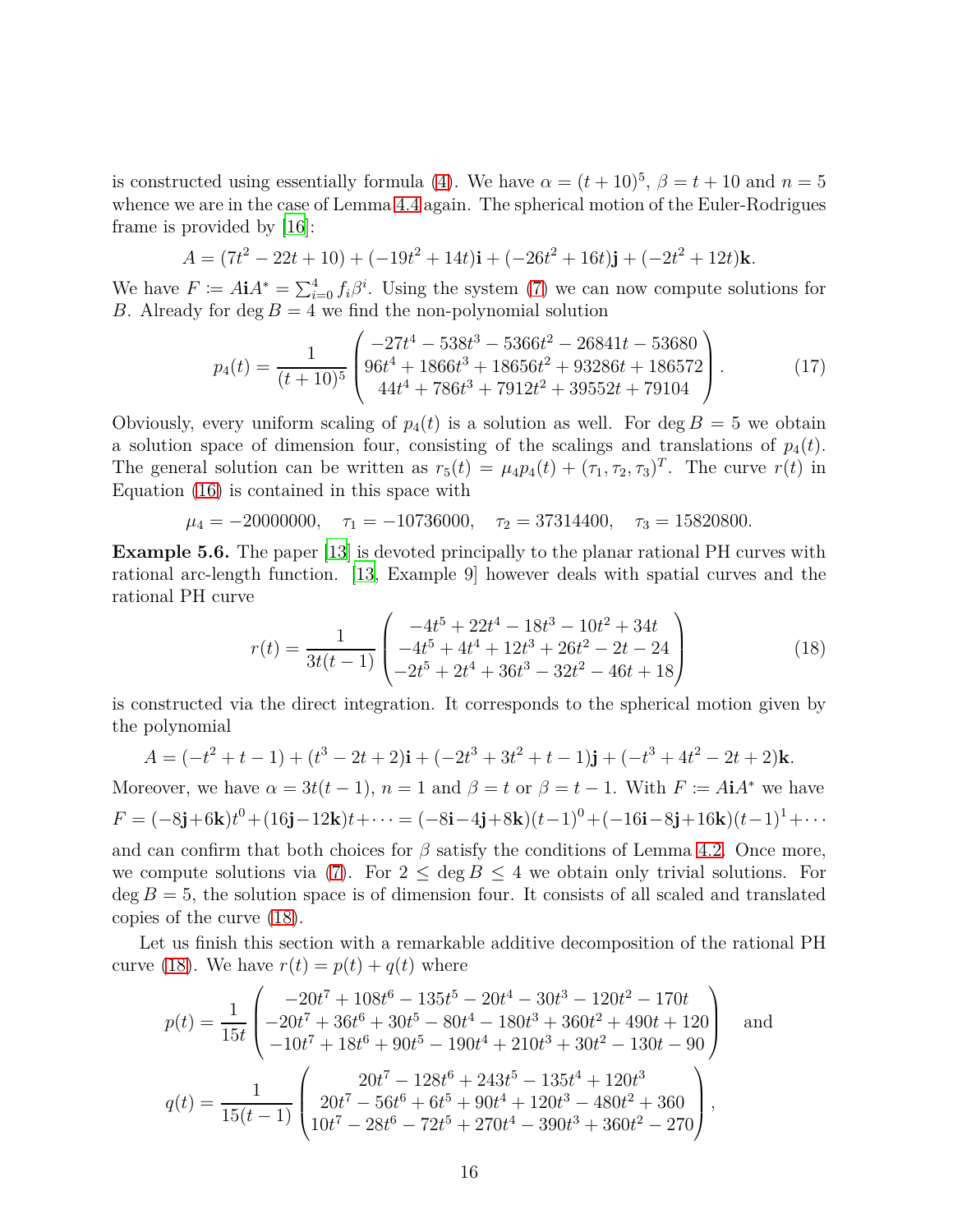are both rational PH curves with the same rotation *A* but with simpler denominator polynomials. We found it computing the solution spaces with the same quaternion polynomial *A* but with different choices for the denominator polynomial *α*. We believe that this additive decomposition of a rational PH curve with denominator  $\alpha = 3t(t-1)$  into rational PH curves with respective denominators *t* and *t* − 1 is only one manifestation of a more general pattern. Moreover, we expect that the difference between the minimal degree of a polynomial solution and the minimal degree of a rational PH curve increases with *n*, and we conjecture that the presence of several linear factors  $\beta$  of  $\alpha$  that meet criteria for existence of rational solutions further increase this difference.

# **6. Conclusion**

In this paper we managed to connect the theory of Pythagorean Hodograph curves with the theory of rational framing motions. First benefit of this connection is conceptual. It seems to be appropriate to understand rational spatial PH curves as (trajectories of) framing rational motions (akin curves with rational offsets in the planar case). Second benefit is descriptive and computational. The full set of rational PH curves is described using special motion polynomials in Theorem [3.6.](#page-6-4) Comparing to the existing results this description contains linear constraints but brings considerable advantages. In particular we were able to understand the cancellation between the numerator and denominator of the PH curves (appearing as a common factor of *α* and *B*). In Theorem [4.6](#page-11-0) and Remark [4.7](#page-12-0) we fully described when this cancellation leads to polynomial curves only.

We are hopeful that our approach will lead to a number of additional results. As a future research we plan to fully describe the basis of the linear system of PH curves with given tangent indicatrix. Adding (linear) boundary constraints to the system of linear equations we plan to obtain new solutions to the interpolation problems. Moreover the better understanding of possible denominators will help us to avoid singular (cuspidal) interpolants. Finally, we plan to connect our results with the theory of the rotation minimizing frames.

## **Acknowledgement**

Zbyněk Šír was supported by the grant 20–11473S of the Czech Science Foundation. Bahar Kalkan was supported by the BIDEB 2211-E scholarship programme of The Scientific and Technological Research Council of Turkey.

# **References**

- <span id="page-16-0"></span>[1] M. Bartoň, B. Jüttler, and W. Wang. *Mathematical Methods for Curves and Surfaces 2008*, volume 5862 of *Lecture Notes in Computer Science*, chapter Construction of rational curves with rational rotation-minimizing frames via Möbius transformations, pages 1–25. Springer, 2010.
- <span id="page-16-1"></span>[2] G. Bol. *Projektive Differentialgeometrie I*. Vandenhoeck & Ruprecht, Göttingen, 1950.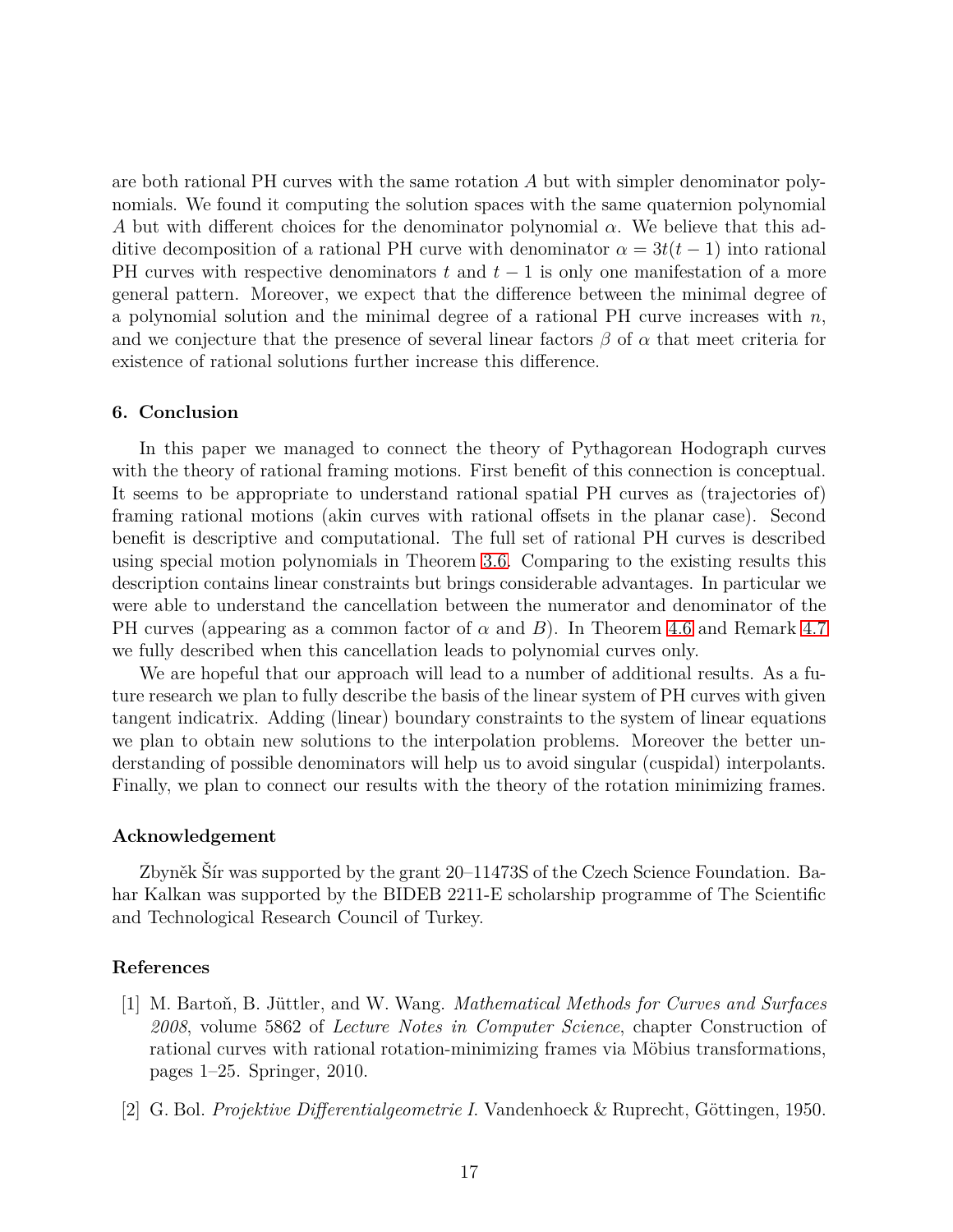- <span id="page-17-13"></span>[3] Charles Ching-An Cheng and Takis Sakkalis. On new types of rational rotationminimizing frame space curves. *J. Symb. Comput.*, 74:400–407, 2016. doi: 10.1016/j. jsc.2015.08.005.
- <span id="page-17-12"></span>[4] H. I. Choi and Ch. Y. Han. Euler–Rodrigues frames on spatial Pythagoreanhodograph curves. *Comput. Aided Geom. Design*, 19(8):603–620, 2002. doi: 10.1016/ S0167-8396(02)00165-6.
- <span id="page-17-5"></span>[5] H. I. Choi, D. S. Lee, and H. P. Moon. Clifford algebra, spin representation, and rational parameterization of curves and surfaces. *Adv. Comp. Math.*, 17, 2002.
- <span id="page-17-4"></span>[6] R. Dietz, J. Hoschek, and B. Jüttler. An algebraic approach to curves and surfaces on the sphere and on other quadrics. *Comput. Aided Geom. Design*, 10:211–229, 1993.
- <span id="page-17-1"></span>[7] R. T. Farouki. The conformal map  $z \to z^2$  of the hodograph plane. *Comput. Aided Geom. Design*, 11:363–390, 1994.
- <span id="page-17-6"></span>[8] R. T. Farouki. Structural invariance of spatial Pythagorean hodographs. *Comput. Aided Geom. Design*, 19:395–407, 2002.
- <span id="page-17-2"></span>[9] R. T. Farouki. *Pythagorean-Hodograph Curves: Algebra and Geometry Inseparable*. Springer, Berlin, 2008.
- <span id="page-17-8"></span>[10] R. T. Farouki and H. Pottmann. Polynomial and rational pythagorean–hodograph curves reconciled. In G. Mullineux, editor, *The Mathematics of Surfaces VI*, pages 355–378. Oxford University Press, 1996.
- <span id="page-17-0"></span>[11] R. T. Farouki and T. Sakkalis. Pythagorean hodographs. *IBM J. Res. Develop.*, 34: 736–752, 1990.
- <span id="page-17-3"></span>[12] R. T. Farouki and T. Sakkalis. Pythagorean-hodograph space curves. *Adv. Comp. Math.*, 2:41–66, 1994.
- <span id="page-17-11"></span>[13] R. T. Farouki and T. Sakkalis. Construction of rational curves with rational arc lengths by direct integration. *Comput. Aided Geom. Design*, 74:101773, 2019. doi: 10.1016/j.cagd.2019.101773.
- <span id="page-17-7"></span>[14] R. T. Farouki, C. Giannelli, and A. Sestini. New developments in theory, algorithms, and applications for Pythagorean-hodograph curves. In C. Gianelli and H. Speleers, editors, *Advanced Methods for Geometric Modeling and Numerical Simulation*, pages 127–177. Springer, 2019.
- <span id="page-17-9"></span>[15] R. T. Farouki and Z. Šír. Rational Pythagorean-hodograph space curves. *Comput. Aided Geom. Design*, 28:75–88, 2011.
- <span id="page-17-10"></span>[16] R. T. Farouki and Z. Šír. Mapping rational rotation-minimizing frames from polynomial curves on to rational curves. *Comput. Aided Geom. Design*, 78:101833, 2020.